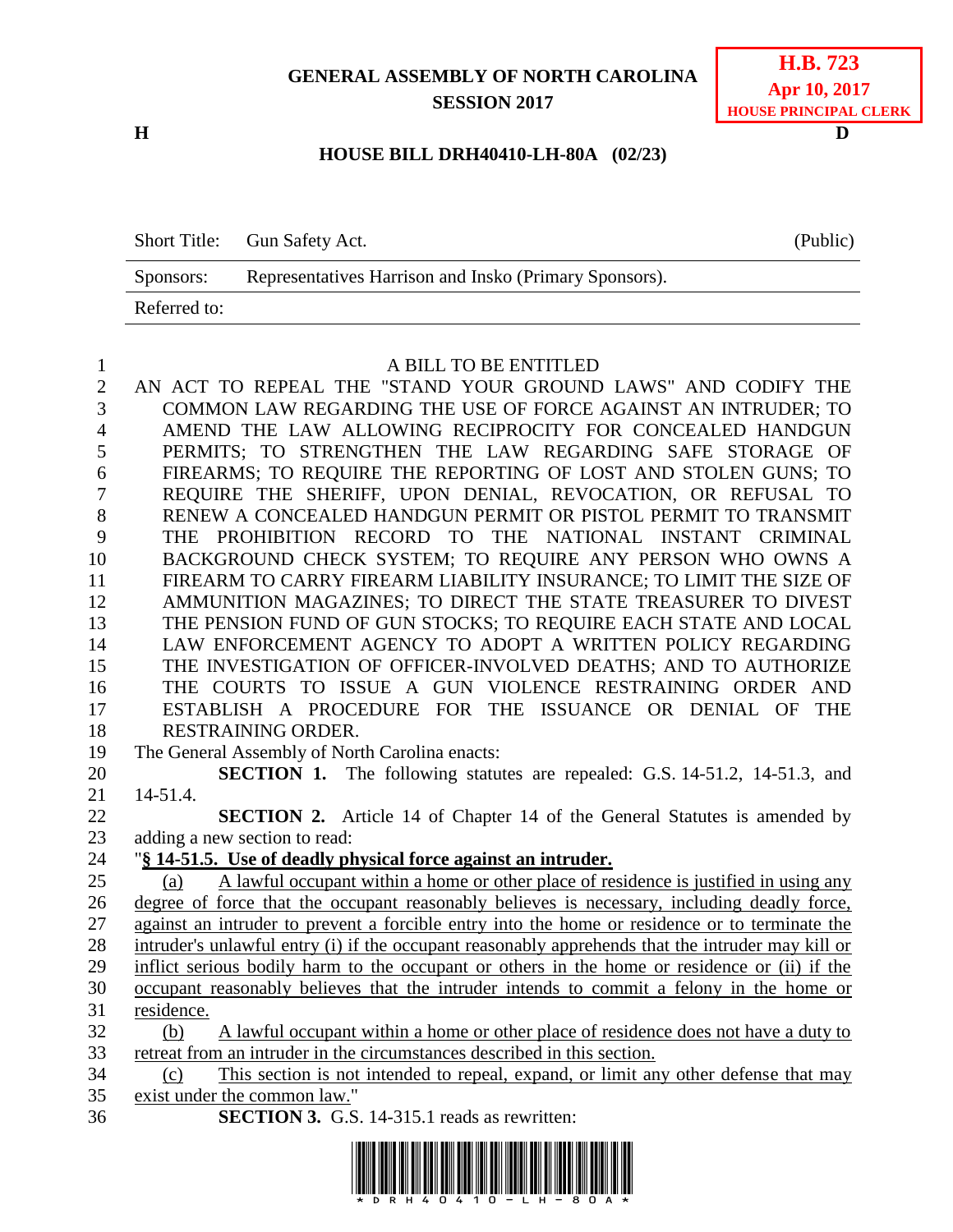|                | <b>General Assembly Of North Carolina</b>                                                                          | <b>Session 2017</b> |
|----------------|--------------------------------------------------------------------------------------------------------------------|---------------------|
| $\mathbf{1}$   | "§ 14-315.1. Storage of firearms to protect minors. Safe storage of firearms.                                      |                     |
| $\mathbf{2}$   | Any person who resides in the same premises as a minor, owns or possesses a<br>(a)                                 |                     |
| 3              | firearm, and stores or leaves the firearm (i) in a condition that the firearm can be discharged                    |                     |
| $\overline{4}$ | and (ii) in a manner that the person knew or should have known that an unsupervised minor                          |                     |
| 5              | would be able to gain access to the firearm, is guilty of a Class 1 misdemeanor if a minor gains                   |                     |
| 6              | access to the firearm without the lawful permission of the minor's parents or a person having                      |                     |
| $\tau$         | charge of the minor and the minor:                                                                                 |                     |
| $8\,$          | Possesses it in violation of G.S. 14-269.2(b);<br>(1)                                                              |                     |
| 9              | Exhibits it in a public place in a careless, angry, or threatening manner;<br>(2)                                  |                     |
| 10             | Causes personal injury or death with it not in self defense; or<br>(3)                                             |                     |
| 11             | Uses it in the commission of a crime.<br>(4)                                                                       |                     |
| 12             | Any person who resides in the same premises as an unauthorized person, owns or<br>$\left( a1\right)$               |                     |
| 13             | possesses a firearm, and stores or leaves the firearm without having securely locked the firearm                   |                     |
| 14             | in an appropriate safe storage depository or rendered it incapable of being fired is guilty of a                   |                     |
| 15             | Class 1 misdemeanor if the unauthorized person gains access to the firearm and does any of the                     |                     |
| 16             | following:                                                                                                         |                     |
| 17             | Possesses it in violation of G.S. 14-269.2(b);<br><u>(1)</u>                                                       |                     |
| 18             | (2)<br>Exhibits it in a public place in a careless, angry, or threatening manner;                                  |                     |
| 19             | Causes personal injury or death with it not in self defense; or<br>(3)                                             |                     |
| 20             | Uses it in the commission of a crime.<br>(4)                                                                       |                     |
| 21             | Nothing in this section shall prohibit a person from carrying a firearm on his or her<br>(b)                       |                     |
| 22             | body, or placed in such close proximity that it can be used as easily and quickly as if carried on                 |                     |
| 23             | the body.                                                                                                          |                     |
| 24             | This section shall not apply if the minor or unauthorized person obtained the firearm<br>(c)                       |                     |
| 25             | as a result of an unlawful entry by any person.                                                                    |                     |
| 26             | The following definitions apply in this section:<br>(d)                                                            |                     |
| 27             | "Minor" as used in this section means a Minor. $-$ A person under 18 years of<br>(1)                               |                     |
| 28             | age who is not emancipated.                                                                                        |                     |
| 29             | Unauthorized person. - A person who is not authorized to purchase a firearm<br>(2)                                 |                     |
| 30             | under State or federal law."                                                                                       |                     |
| 31             | <b>SECTION 4.</b> G.S. 14-315.2 reads as rewritten:                                                                |                     |
| 32             | "§ 14-315.2. Warning upon sale or transfer of firearm to protect minor-minor; warning                              |                     |
| 33             | regarding access to firearm by person not authorized to posses firearm.                                            |                     |
| 34             | Upon the retail commercial sale or transfer of any firearm, the seller or transferor<br>(a)                        |                     |
| 35             | shall deliver a written copy of G.S. 14-315.1 to the purchaser or transferee.                                      |                     |
| 36             | Any retail or wholesale store, shop, or sales outlet that sells firearms shall<br>(b)                              |                     |
| 37             | conspicuously post at each purchase counter the following warning in block letters not less than                   |                     |
| 38             | one inch in height the phrase: "IT IS UNLAWFUL TO STORE OR LEAVE A FIREARM                                         |                     |
| 39             | THAT CAN BE DISCHARGED IN A MANNER THAT A REASONABLE PERSON                                                        |                     |
| 40             | SHOULD KNOW IS ACCESSIBLE TO A MINOR."                                                                             |                     |
| 41             | Any retail or wholesale store, shop, or sales outlet that sells firearms shall<br>(b1)                             |                     |
| 42             | conspicuously post at each purchase counter the following warning in block letters not less than                   |                     |
| 43             | one inch in height the phrase: "IT IS UNLAWFUL TO STORE OR LEAVE A FIREARM                                         |                     |
| 44             | THAT CAN BE DISCHARGED IN A MANNER THAT A REASONABLE PERSON                                                        |                     |
| 45             | SHOULD KNOW IS ACCESSIBLE TO A PERSON WHO IS NOT AUTHORIZED TO                                                     |                     |
| 46             | POSSESS A FIREARM."                                                                                                |                     |
| 47             | A violation of subsection $(a)$ or $(b)$ $(a)$ , $(b)$ , or $(b1)$ of this section is a Class 1<br>(c)             |                     |
| 48             | misdemeanor."                                                                                                      |                     |
| 49             | <b>SECTION 5.</b> Article 53A of Chapter 14 of the General Statutes is amended by<br>adding a new section to read: |                     |
| 50<br>51       | "§ 14-409.13. Report of loss or theft of firearm.                                                                  |                     |
|                |                                                                                                                    |                     |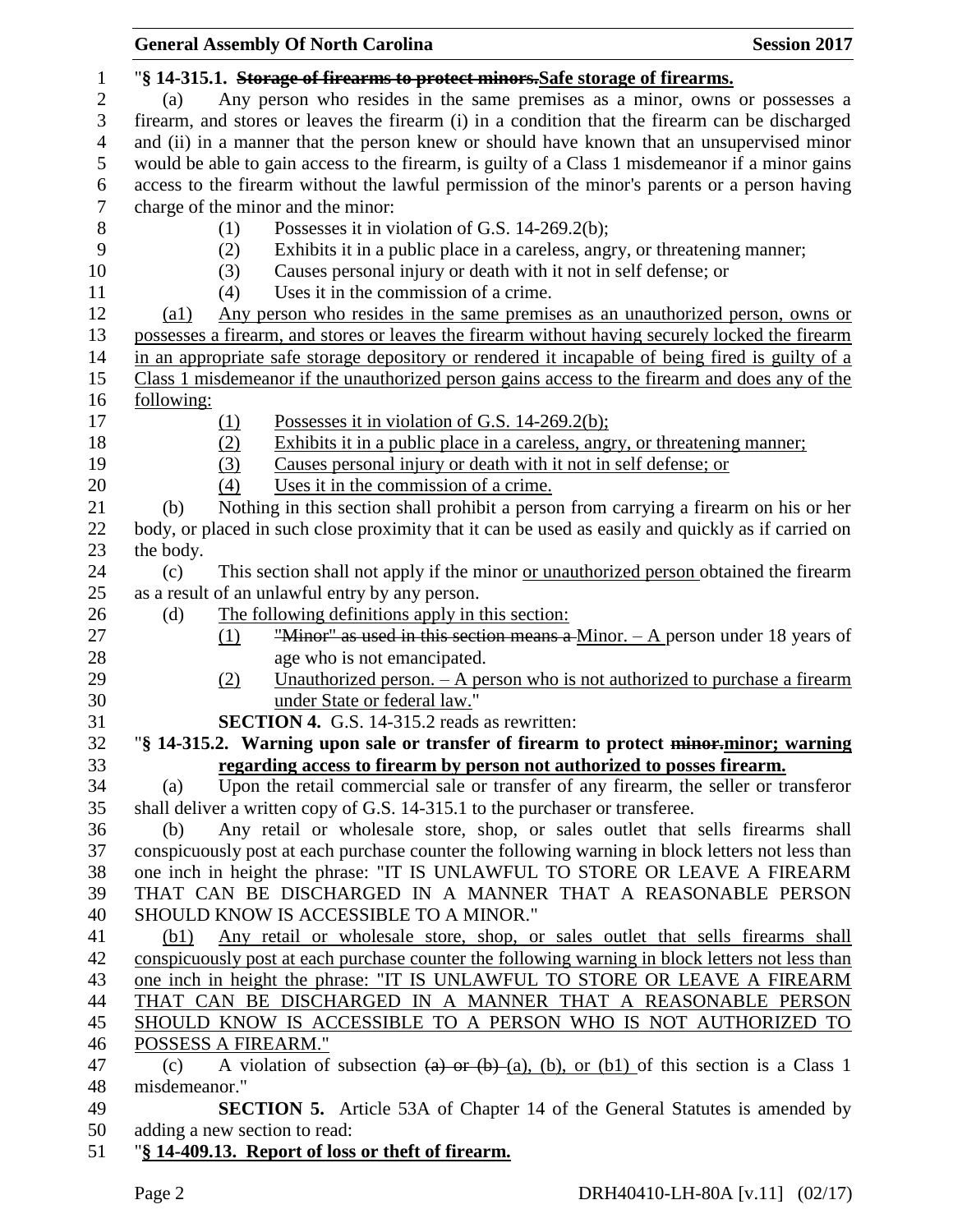| <b>General Assembly Of North Carolina</b>                                                            | <b>Session 2017</b> |
|------------------------------------------------------------------------------------------------------|---------------------|
| Any owner of a firearm as defined in G.S. 14-408.1(a) shall report the loss or theft<br>(a)          |                     |
| of the firearm within 48 hours after the discovery of the loss or theft to either (i) the local law  |                     |
| enforcement agency having jurisdiction over the location where the loss or theft of the firearm      |                     |
| occurred or (ii) the State Bureau of Investigation.                                                  |                     |
| A violation of this section is a Class 3 misdemeanor; however, a second or<br>(b)                    |                     |
| subsequent violation of this section is a Class I felony."                                           |                     |
| <b>SECTION 6.</b> G.S. 14-404(a) is amended by adding a new subdivision to read:                     |                     |
| $\frac{1}{1}$ Verified, before the issuance of a permit, that the person has firearm liability       |                     |
| insurance pursuant to G.S. 14-409.44."                                                               |                     |
| <b>SECTION 7.</b> G.S. 14-404 is amended by adding a new subsection to read:                         |                     |
| If the sheriff denies a person's application for a permit under this Article, and the<br>"(b2)       |                     |
| ground for the denial is a prohibition under the National Instant Criminal Background Check          |                     |
| System (NICS), the sheriff shall transmit the prohibiting record to NICS not later than 48 hours     |                     |
| after notifying the applicant of the denial, excluding Saturdays, Sundays, and holidays."            |                     |
| SECTION 8. Article 54B of Chapter 14 of the General Statutes is amended by                           |                     |
| adding a new section to read:                                                                        |                     |
| "§ 14-415.18A. Sheriff to report denial, revocation, or refusal to renew permit to NICS.             |                     |
| If the sheriff denies, revokes, or refuses to renew a person's application for a permit under        |                     |
| this Article, and the ground for the denial is a prohibition under the National Instant Criminal     |                     |
| Background Check System (NICS), the sheriff shall transmit the prohibiting record to NICS not        |                     |
| later than 48 hours after notifying the applicant of the denial, revocation, or refusal to renew the |                     |
| permit excluding Saturdays, Sundays, and holidays."                                                  |                     |
| <b>SECTION 9.</b> Article 53B of Chapter 14 of the General Statutes is amended by                    |                     |
| adding a new section to read:                                                                        |                     |
| "§ 14-409.44. Liability insurance required for gun owners.                                           |                     |
| Any person in this State who intends to own a firearm shall, prior to the ownership<br>(a)           |                     |
| of the firearm, obtain, and during ownership continuously maintain, a policy of liability            |                     |
| insurance in an amount not less than one hundred thousand dollars (\$100,000) specifically           |                     |
| covering any damages resulting from any negligent or willful acts involving the use of the           |                     |
| firearm while it is owned by the person. No firearm shall be transferred in this State unless the    |                     |
| transferee at the time of the transfer provides proof that the transferee has complied with the      |                     |
| provisions of this section.                                                                          |                     |
| For purposes of this section, a person is deemed to own a firearm if the firearm is<br>(b)           |                     |
| lost or stolen until the loss or theft is reported pursuant to G.S. 14-409.13.                       |                     |
| Any person who owns a firearm on December 1, 2017, shall obtain the insurance<br>(c)                 |                     |
| required by this section by January 15, 2018.                                                        |                     |
| This section does not apply to any law enforcement officer authorized to carry a<br>(d)              |                     |
| firearm.                                                                                             |                     |
| The Department of Insurance shall adopt rules to implement this section."<br>(e)                     |                     |
| <b>SECTION 10.</b> G.S. 14-415.24 reads as rewritten:                                                |                     |
| "§ 14-415.24. Reciprocity; out-of-state handgun permits.                                             |                     |
| A valid concealed handgun permit or license issued by another state is valid in<br>$\left( a\right)$ |                     |
| North Carolina.                                                                                      |                     |
| Repealed by Session Laws 2011-268, s. 22(a), effective December 1, 2011.<br>(b)                      |                     |
| Every 12 months after the effective date of this subsection, the Department of<br>(c)                |                     |
| Justice shall make written inquiry of the concealed handgun permitting authorities in each other     |                     |
| state as to: (i) whether a North Carolina resident may carry a concealed handgun in their state      |                     |
| based upon having a valid North Carolina concealed handgun permit and permit, (ii) whether a         |                     |
| North Carolina resident may apply for a concealed handgun permit in that state based upon            |                     |
| having a valid North Carolina concealed handgun permit.permit, and (iii) what the criteria are       |                     |
| in that state for the issuance of a concealed handgun permit. The Department of Justice shall        |                     |
|                                                                                                      |                     |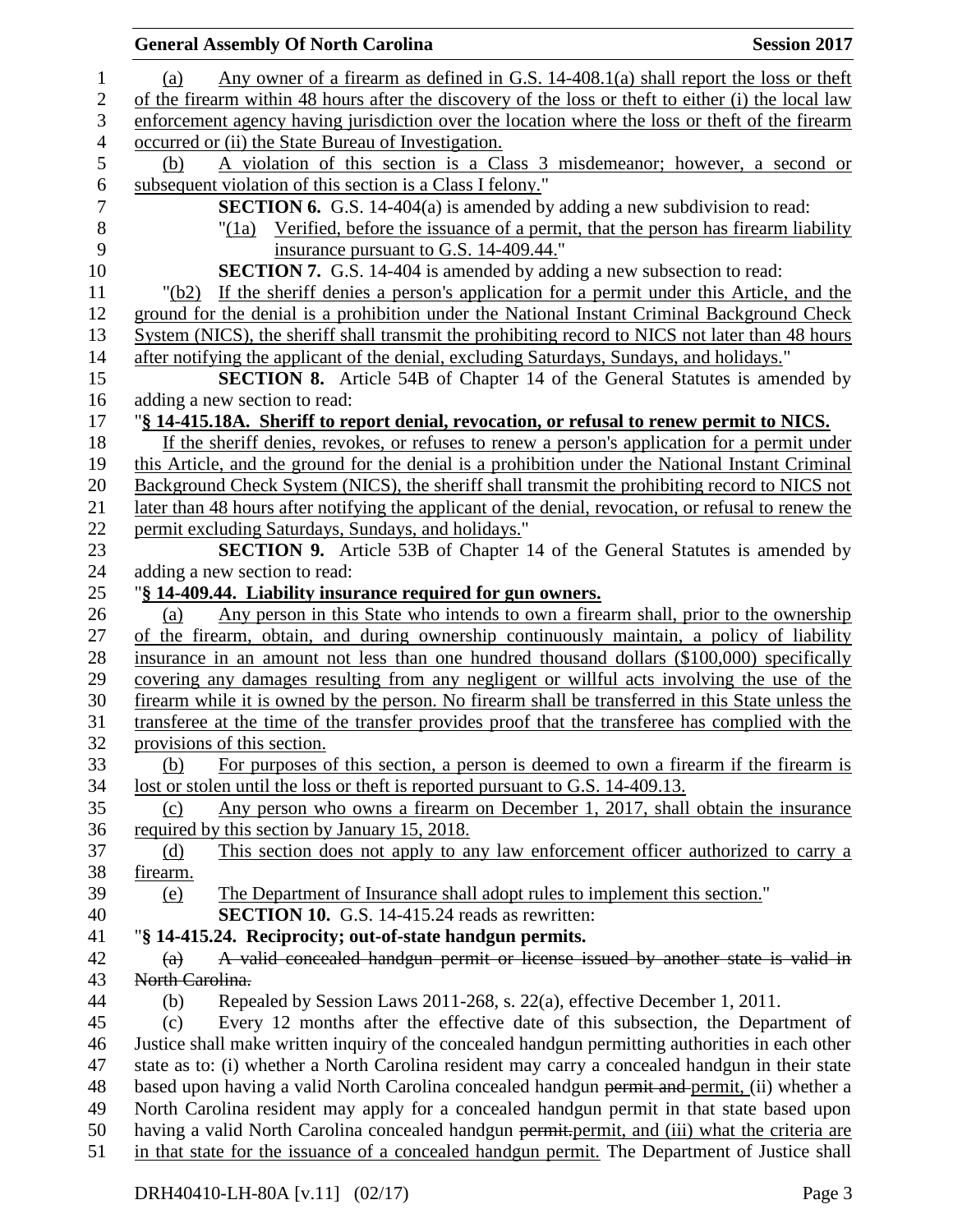|                  |                            | <b>General Assembly Of North Carolina</b>                                                         | <b>Session 2017</b> |
|------------------|----------------------------|---------------------------------------------------------------------------------------------------|---------------------|
|                  |                            | attempt to secure from each state permission for North Carolina residents who hold a valid        |                     |
|                  |                            | North Carolina concealed handgun permit to carry a concealed handgun in that state, either on     |                     |
|                  |                            | the basis of the North Carolina permit or on the basis that the North Carolina permit is          |                     |
|                  |                            | sufficient to permit the issuance of a similar license or permit by the other state.              |                     |
| (d)              |                            | The Department of Justice shall identify and compile a list of the states that issue a            |                     |
|                  |                            | concealed handgun permit that requires compliance with criteria that is at least as stringent as  |                     |
|                  |                            | the criteria required for a concealed handgun in this State. A valid concealed handgun permit or  |                     |
|                  |                            | license issued by any state on the list compiled pursuant to this subsection is valid in North    |                     |
| Carolina."       |                            |                                                                                                   |                     |
|                  |                            | <b>SECTION 11.</b> Chapter 14 of the General Statutes is amended by adding a new                  |                     |
| Article to read: |                            |                                                                                                   |                     |
|                  |                            | "Article 53D.                                                                                     |                     |
|                  |                            | "Regulation of Large-Capacity Ammunition Magazines.                                               |                     |
|                  |                            |                                                                                                   |                     |
|                  | "§ 14-409.60. Definition.  |                                                                                                   |                     |
|                  |                            | For purposes of this Article, the term "large-capacity magazine" includes all of the              |                     |
|                  |                            | following: (i) a fixed or detachable magazine box, drum, feed strip, or similar device capable of |                     |
|                  |                            | accepting, or that is designed to be readily converted to accept, more than 15 rounds of          |                     |
|                  |                            | ammunition; (ii) a fixed or detachable magazine that is capable of accepting more than eight      |                     |
|                  |                            | shotgun shells; and (iii) a detachable magazine, tube, box, drum, feed strip, or similar device   |                     |
|                  |                            | that is capable of accepting more than eight shotgun shells when combined with a fixed            |                     |
|                  |                            | magazine. The term does not include any of the following: (i) a feeding device that has been      |                     |
|                  |                            | permanently altered so that it cannot accommodate more than 15 rounds of ammunition; (ii) an      |                     |
|                  |                            | attached tubular device designed to accept and capable of operating only with .22 caliber         |                     |
|                  |                            | rimfire ammunition; or (iii) a tubular magazine that is contained in a lever-action firearm.      |                     |
|                  |                            | "§ 14-409.61. Large-capacity magazines prohibited; penalties; exceptions.                         |                     |
| (a)              |                            | It is unlawful for a person to sell, transfer, or possess a large-capacity magazine. A            |                     |
|                  |                            | violation of this subsection is a Class 2 misdemeanor; provided, however, that a second or        |                     |
|                  |                            | subsequent violation of this subsection is a Class 1 misdemeanor.                                 |                     |
| (b)              |                            | Any person who violates subsection (a) of this section commits a Class I felony                   |                     |
|                  |                            | under this section if the person possessed a large-capacity magazine during the commission of a   |                     |
| felony.          |                            |                                                                                                   |                     |
| (c)              |                            | A person may possess a large-capacity magazine if the person:                                     |                     |
|                  |                            | Owns the large-capacity magazine on December 1, 2017; and                                         |                     |
|                  | (1)                        |                                                                                                   |                     |
|                  | (2)                        | Maintains continuous possession of the large-capacity magazine.                                   |                     |
| (d)              |                            | If a person who is alleged to have violated subsection (a) of this section asserts that           |                     |
|                  |                            | the person is permitted to legally possess a large-capacity magazine pursuant to subsection $(c)$ |                     |
|                  |                            | of this section, the prosecution has the burden of proof to refute the assertion.                 |                     |
| (e)              |                            | The offense described in subsection (a) of this section shall not apply to any of the             |                     |
| following:       |                            |                                                                                                   |                     |
|                  | (1)                        | An entity, or any employee thereof engaged in the employee's employment                           |                     |
|                  |                            | duties, that manufactures large-capacity magazines within North Carolina                          |                     |
|                  |                            | exclusively for transfer or any federally licensed gun dealer, or any                             |                     |
|                  |                            | employee thereof engaged in his or her official employment duties, that sells                     |                     |
|                  |                            | large-capacity magazines exclusively to any of the following:                                     |                     |
|                  | $\underline{\mathbf{a}}$ . | A branch of the armed forces of the United States.                                                |                     |
|                  | <u>b.</u>                  | A department, agency, or political subdivision of the State of North                              |                     |
|                  |                            | Carolina, any other state, or of the United States government.                                    |                     |
|                  |                            | A firearms retailer for the purpose of firearms sales conducted                                   |                     |
|                  | $\underline{c}$ .          |                                                                                                   |                     |
|                  |                            | outside the State.                                                                                |                     |
|                  | <u>d.</u>                  | A foreign national government that has been approved for such                                     |                     |
|                  |                            | transfers by the United States government.                                                        |                     |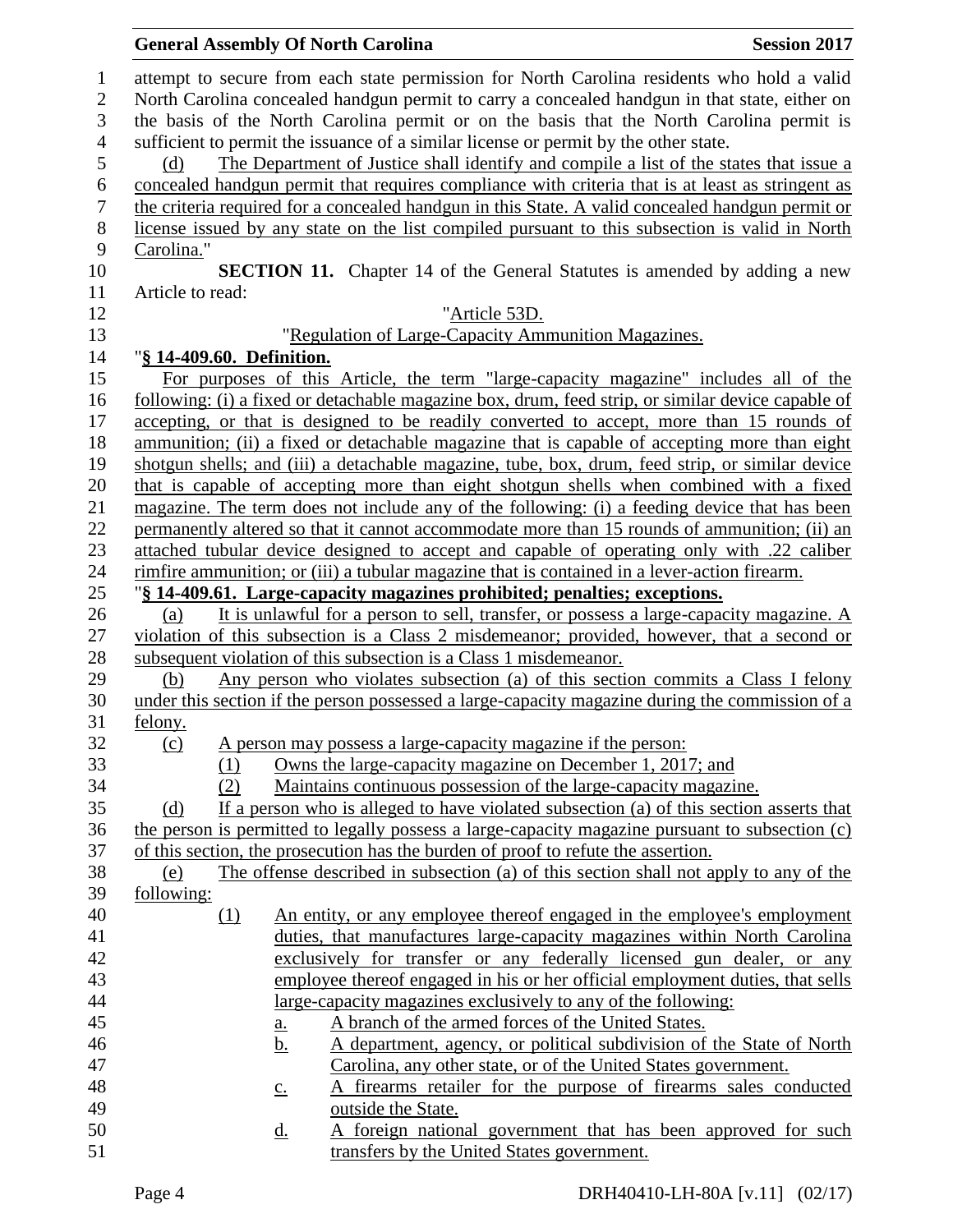|                                 | <b>General Assembly Of North Carolina</b>                                                       | <b>Session 2017</b> |
|---------------------------------|-------------------------------------------------------------------------------------------------|---------------------|
|                                 | An out-of-state transferee who may legally possess a large-capacity<br><u>e.</u>                |                     |
|                                 | magazine.                                                                                       |                     |
| (2)                             | An employee of any of the following agencies who bears a firearm in the                         |                     |
|                                 | course of the employee's official duties:                                                       |                     |
|                                 | A branch of the Armed Forces of the United States.<br><u>a.</u>                                 |                     |
|                                 | A department, agency, or political subdivision of the State of North<br>b.                      |                     |
|                                 | Carolina, any other state, or of the United States government.                                  |                     |
| (3)                             | A person who possesses the magazine for the sole purpose of transporting                        |                     |
|                                 | the magazine to an out-of-state entity on behalf of a manufacturer of                           |                     |
|                                 | large-capacity magazines within North Carolina.                                                 |                     |
|                                 | "§ 14-409.62 Identification markings for large-capacity magazines; rules.                       |                     |
| (a)                             | A large-capacity magazine that is manufactured in North Carolina on or after                    |                     |
|                                 | December 1, 2017, must include a permanent stamp or marking indicating that the                 |                     |
|                                 | large-capacity magazine was manufactured or assembled after that date. The stamp or marking     |                     |
|                                 | must be legibly and conspicuously engraved or cast upon the outer surface of the large-capacity |                     |
| magazine.                       |                                                                                                 |                     |
| (b)                             | The SBI may adopt rules to implement the provisions of this section, including rules            |                     |
|                                 | requiring a large-capacity magazine that is manufactured in this State on or after December 1,  |                     |
|                                 | 2017, to bear identifying information in addition to the identifying information described in   |                     |
| subsection (a) of this section. |                                                                                                 |                     |
| (c)                             | A person who manufactures a large-capacity magazine in North Carolina in                        |                     |
|                                 | violation of subsection (a) of this section commits a Class 2 misdemeanor."                     |                     |
|                                 | <b>SECTION 12.</b> Chapter 147 of the General Statutes is amended by adding a new               |                     |
| Article to read:                |                                                                                                 |                     |
|                                 | "Article 9.                                                                                     |                     |
|                                 | "Firearms Manufacturer Divestment Act.                                                          |                     |
| "§ 147-95. Definitions.         |                                                                                                 |                     |
|                                 | As used in this Article, the following definitions apply:                                       |                     |
| (1)                             | Company. – Any sole proprietorship, organization, association, corporation,                     |                     |
|                                 | partnership, joint venture, limited partnership, limited liability partnership,                 |                     |
|                                 | limited liability company, or other entity or business association, including                   |                     |
|                                 | all wholly owned subsidiaries, majority-owned subsidiaries, parent                              |                     |
|                                 | companies, or affiliates of such entities or business associations, that exists                 |                     |
|                                 | for profit-making purposes.                                                                     |                     |
| (2)                             | Direct holdings. - All securities of a company that is a firearms                               |                     |
|                                 | manufacturer held directly by the Public Fund or in an account or fund in                       |                     |
|                                 | which the Public Fund owns all shares or interests.                                             |                     |
| <u>(3)</u>                      | Firearm. – Defined in G.S. 14-309.39(2), as well as weapons of mass death                       |                     |
|                                 | and destruction described in G.S. 14-288.8(c).                                                  |                     |
| $\left(4\right)$                | Firearms manufacturer. $-$ A company that develops, designs, creates,                           |                     |
|                                 | fabricates, assembles, or reassembles firearms or ammunition.                                   |                     |
|                                 | <u>Indirect holdings. – All securities of a company that is a firearms</u>                      |                     |
| $\left( 5\right)$               | manufacturer held in an account or fund, such as a mutual fund, managed by                      |                     |
|                                 |                                                                                                 |                     |
|                                 | one or more persons not employed by the Public Fund, in which the Public                        |                     |
|                                 | Fund owns shares or interests together with other investors not subject to the                  |                     |
|                                 | provisions of this Article.                                                                     |                     |
| (6)                             | <u> Public Fund. – Any funds held by the State Treasurer to the credit of:</u>                  |                     |
|                                 | The Teachers' and State Employees' Retirement System.<br><u>a.</u>                              |                     |
|                                 | The Consolidated Judicial Retirement System.<br><u>b.</u>                                       |                     |
|                                 | The Firemen's and Rescue Workers' Pension Fund.<br>$\underline{\mathbf{c}}$ .                   |                     |
|                                 | d.<br>The Local Governmental Employees' Retirement System.                                      |                     |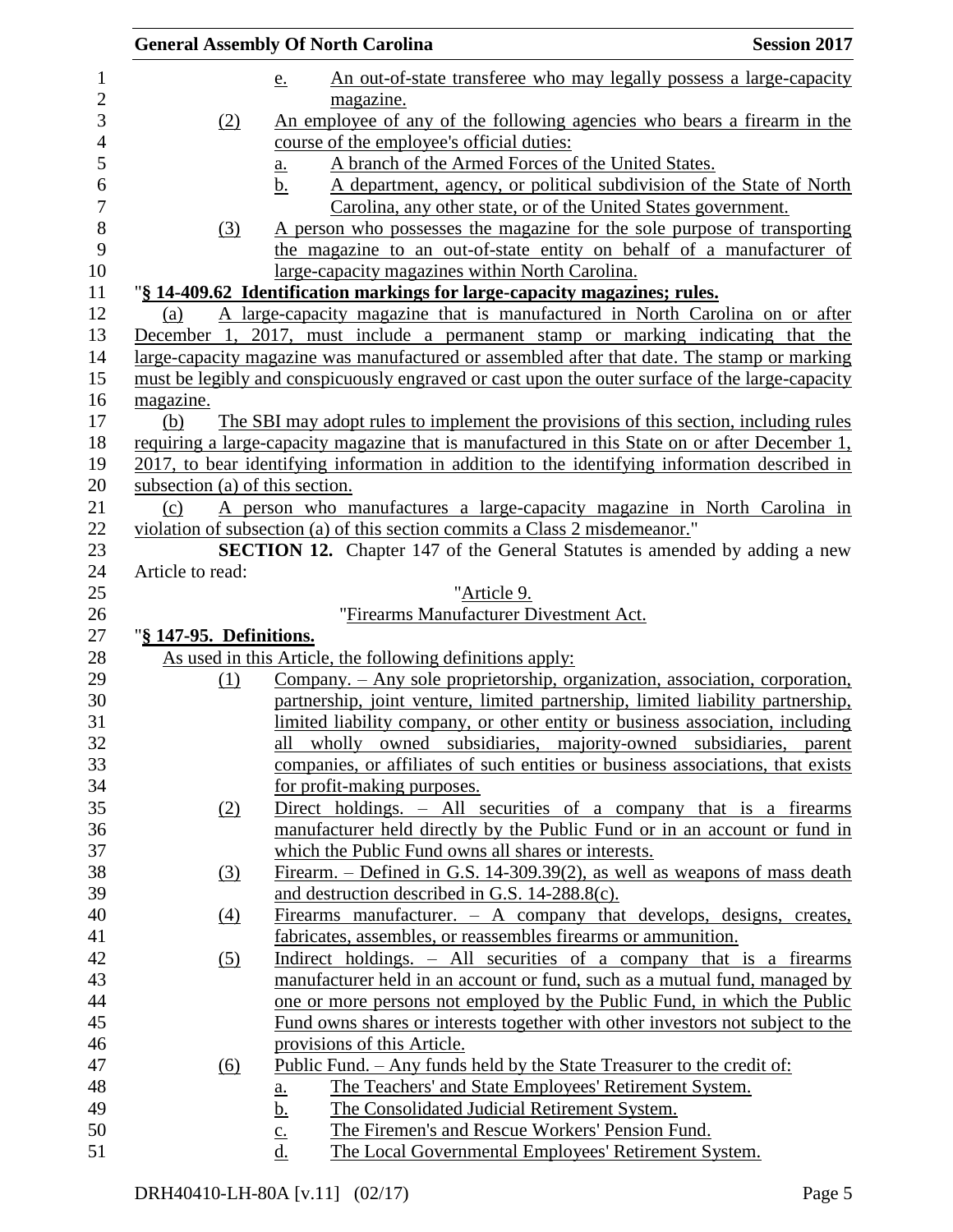|                  |     | <b>General Assembly Of North Carolina</b>                                                          | <b>Session 2017</b> |
|------------------|-----|----------------------------------------------------------------------------------------------------|---------------------|
|                  |     | The Legislative Retirement System.<br><u>e.</u>                                                    |                     |
|                  |     | The Legislative Retirement Fund.                                                                   |                     |
|                  |     | The North Carolina National Guard Pension Fund.<br>g.                                              |                     |
|                  |     | "§ 147-96. Identification of firearms manufacturers.                                               |                     |
| (a)              |     | Within 90 days of September 1, 2017, the Public Fund shall make its best efforts to                |                     |
|                  |     | identify all firearms manufacturers in which the Public Fund has direct or indirect holdings or    |                     |
|                  |     | could possibly have such holdings in the future. Such efforts shall include, as appropriate:       |                     |
|                  | (1) | Reviewing and relying, as appropriate in the Public Fund's judgment, on                            |                     |
|                  |     | publicly available information regarding firearm manufacturers, including                          |                     |
|                  |     | information provided by nonprofit organizations, research firms,                                   |                     |
|                  |     | international organizations, and government entities.                                              |                     |
|                  | (2) | Contacting asset managers contracted by the Public Fund that invest in                             |                     |
|                  |     | firearms manufacturers.                                                                            |                     |
|                  | (3) | Contacting other institutional investors that have divested from firearms                          |                     |
|                  |     | manufacturers.                                                                                     |                     |
| (b)              |     | By the first meeting of the Public Fund following the 90-day period described in                   |                     |
|                  |     | subsection (a) of this section, the Public Fund shall assemble a list of all firearm manufacturers |                     |
|                  |     | in which the Public Fund holds direct or indirect investments.                                     |                     |
|                  |     | "§ 147-97. Required actions.                                                                       |                     |
| (a)              |     | Subject to all applicable laws related to prudent investment, the State Treasurer shall            |                     |
|                  |     | promptly divest all direct and indirect holdings in firearms manufacturers held by the Public      |                     |
| Fund.            |     |                                                                                                    |                     |
| (b)              |     | At no time shall the Public Fund acquire direct or indirect holdings in firearms                   |                     |
| manufacturers."  |     |                                                                                                    |                     |
|                  |     | <b>SECTION 13.</b> Chapter 15A of the General Statutes is amended by adding a new                  |                     |
| Article to read: |     |                                                                                                    |                     |
|                  |     | "Article 21.                                                                                       |                     |
|                  |     | "Review of Deaths Involving Law Enforcement Officers.                                              |                     |
|                  |     | "§ 15A-410. Review of deaths involving law enforcement officers.                                   |                     |
| (a)              |     | Definitions. – The following definitions apply in this section:                                    |                     |
|                  | (1) | Law enforcement agency. $- A$ governmental unit of the State or a political                        |                     |
|                  |     | subdivision of the State that employs one or more law enforcement officers.                        |                     |
|                  | (2) | Law enforcement officer. $-$ Any person employed by the State or any                               |                     |
|                  |     | political subdivision of the State, for the purpose of detecting and preventing                    |                     |
|                  |     | crime and enforcing laws or ordinances and who is authorized to make                               |                     |
|                  |     | arrests for violations of the laws or ordinances that the person is employed to                    |                     |
|                  |     | enforce.                                                                                           |                     |
|                  | (3) | Officer-involved death. - A death of an individual that results directly from                      |                     |
|                  |     | an action or an omission of a law enforcement officer while the law                                |                     |
|                  |     | enforcement officer is on duty or while the law enforcement officer is off                         |                     |
|                  |     | duty but performing activities that are within the scope of the law                                |                     |
|                  |     | enforcement officer's duties.                                                                      |                     |
| (b)              |     | No later than December 1, 2017, each law enforcement agency shall have a written                   |                     |
|                  |     | policy regarding the investigation of officer-involved deaths that involve a law enforcement       |                     |
|                  |     | officer employed by the law enforcement agency. The policy must include all of the following:      |                     |
|                  | (1) | The investigation must require an investigation conducted by at least two                          |                     |
|                  |     | investigators, one of whom is the lead investigator and neither of whom is                         |                     |
|                  |     | employed by a law enforcement agency that employs a law enforcement                                |                     |
|                  |     | officer involved in the officer-involved death.                                                    |                     |
|                  | (2) | If the officer-involved death being investigated is traffic-related, the policy                    |                     |
|                  |     | shall require the investigation to use a crash reconstruction unit from a law                      |                     |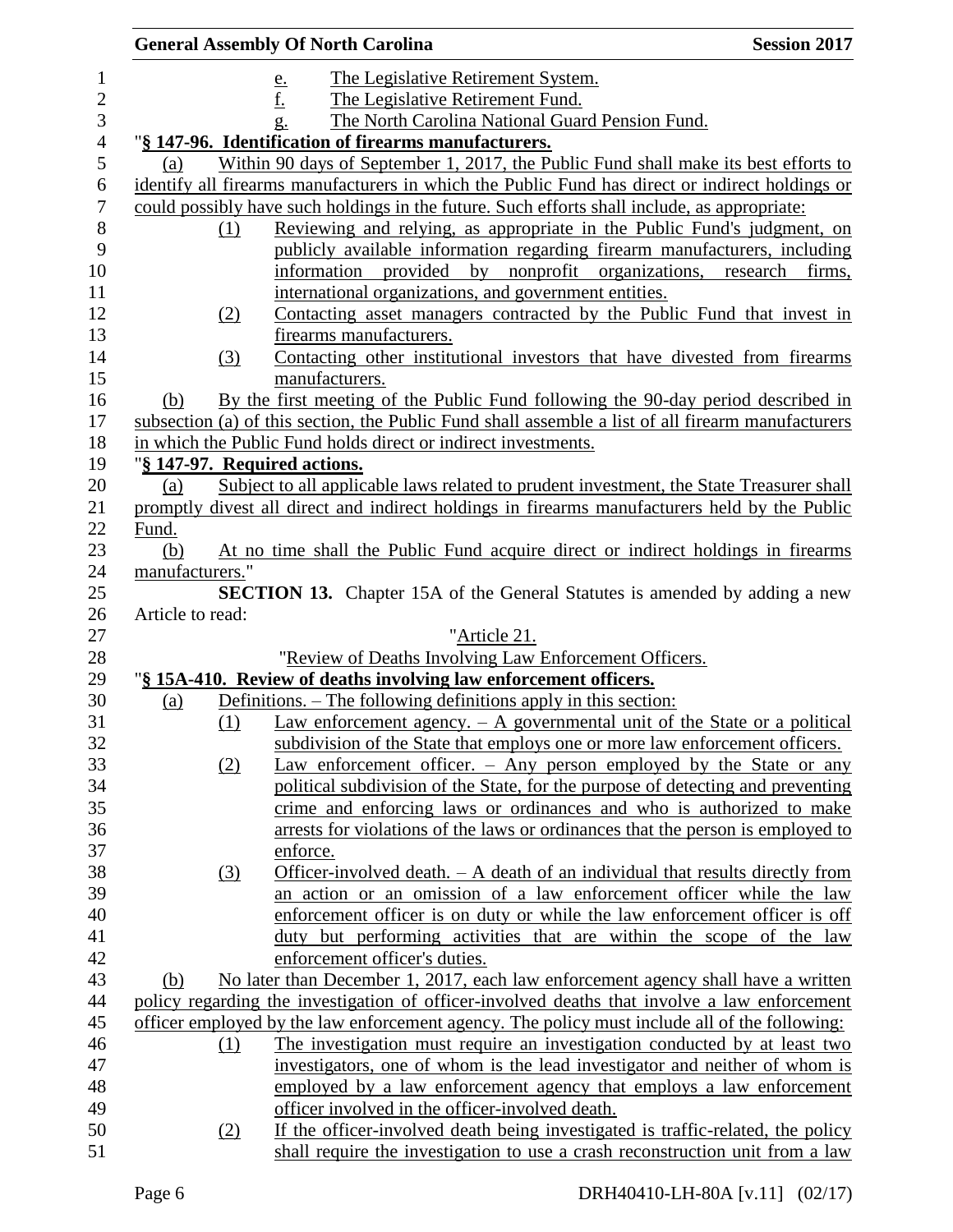|                   | <b>General Assembly Of North Carolina</b>                                                           | <b>Session 2017</b> |
|-------------------|-----------------------------------------------------------------------------------------------------|---------------------|
|                   | enforcement agency that does not employ a law enforcement officer                                   |                     |
|                   | involved in the officer-involved death being investigated, except that a                            |                     |
|                   | policy for a State law enforcement agency may allow an investigation                                |                     |
|                   | involving a law enforcement officer employed by that State law enforcement                          |                     |
|                   | agency to use a crash reconstruction unit from the State law enforcement                            |                     |
|                   | agency.                                                                                             |                     |
| (3)               | The policy must include a requirement that the law enforcement agency                               |                     |
|                   | conducting the investigation inform the spouse or next of kin of the deceased                       |                     |
|                   | individual that he or she may request the district attorney to request that the                     |                     |
|                   | SBI investigate the incident as provided in G.S. 147-90. The spouse or next                         |                     |
|                   | of kin of the deceased must be notified of this right no later than 24 hours                        |                     |
|                   | after the law enforcement's initial contact with the spouse or next of kin.                         |                     |
|                   | A policy adopted under subsection (b) of this section may allow an internal                         |                     |
| (c)               | investigation into the officer-involved death if the internal investigation does not interfere with |                     |
|                   |                                                                                                     |                     |
|                   | the investigation conducted under subdivision $(1)$ of subsection $(b)$ of this section.            |                     |
| (d)               | Compensation for participation in an investigation under subsection (b) of this                     |                     |
|                   | section may be determined in a manner consistent with mutual aid agreements.                        |                     |
| (e)               | The investigators conducting an investigation under this section shall, in an                       |                     |
|                   | expeditious manner, provide a complete report to the district attorney of the county in which       |                     |
|                   | the officer-involved death occurred. If the district attorney determines that there is no basis to  |                     |
|                   | prosecute the law enforcement officer involved in the officer-involved death, the investigators     |                     |
|                   | conducting the investigation under this section shall release the report."                          |                     |
|                   | <b>SECTION 14.</b> The General Statutes are amended by adding a new Chapter to read:                |                     |
|                   | "Chapter 50E.                                                                                       |                     |
|                   | "Gun Violence Restraining Orders.                                                                   |                     |
|                   | "§ 50E-1. Gun violence restraining order; general.                                                  |                     |
| (a)               | For purposes of this Chapter, the term "immediate family member" means the                          |                     |
|                   | mother, father, brother, sister, wife, husband, or child of a person.                               |                     |
| (b)               | A gun violence restraining order is an order, in writing, signed by the court,                      |                     |
|                   | prohibiting and enjoining a named person from having in his or her custody or control, owning,      |                     |
|                   | purchasing, possessing, or receiving any firearms or ammunition. This Chapter establishes a         |                     |
|                   | civil restraining order process to accomplish that purpose. The district court division of the      |                     |
|                   | General Court of Justice shall have original jurisdiction over actions instituted under this        |                     |
| Chapter.          |                                                                                                     |                     |
| (c)               | A petition for a gun violence restraining order shall describe the number, types, and               |                     |
|                   | locations of any firearms and ammunition presently believed by the petitioner to be possessed       |                     |
|                   | or controlled by the subject of the petition.                                                       |                     |
| (d)               | A gun violence restraining order issued pursuant to this Chapter shall include all of               |                     |
| the following:    |                                                                                                     |                     |
| <u>(1)</u>        | A statement of the grounds supporting the issuance of the order.                                    |                     |
| (2)               | The date and time the order expires.                                                                |                     |
| (3)               | The address of the district court for the county in which the restrained party                      |                     |
|                   | resides.                                                                                            |                     |
| $\underline{(4)}$ | The following statement:                                                                            |                     |
|                   | "To the restrained person: This order will last until the date and time noted                       |                     |
|                   | above. If you have not done so already, you must surrender all firearms and                         |                     |
|                   | ammunition that you own or possess in accordance with G.S. 50E-8. You                               |                     |
|                   | may not have in your custody or control, own, purchase, possess, or receive,                        |                     |
|                   | or attempt to purchase or receive a firearm or ammunition, while this order is                      |                     |
|                   | in effect. Pursuant to G.S. 50E-5, you have the right to request one hearing                        |                     |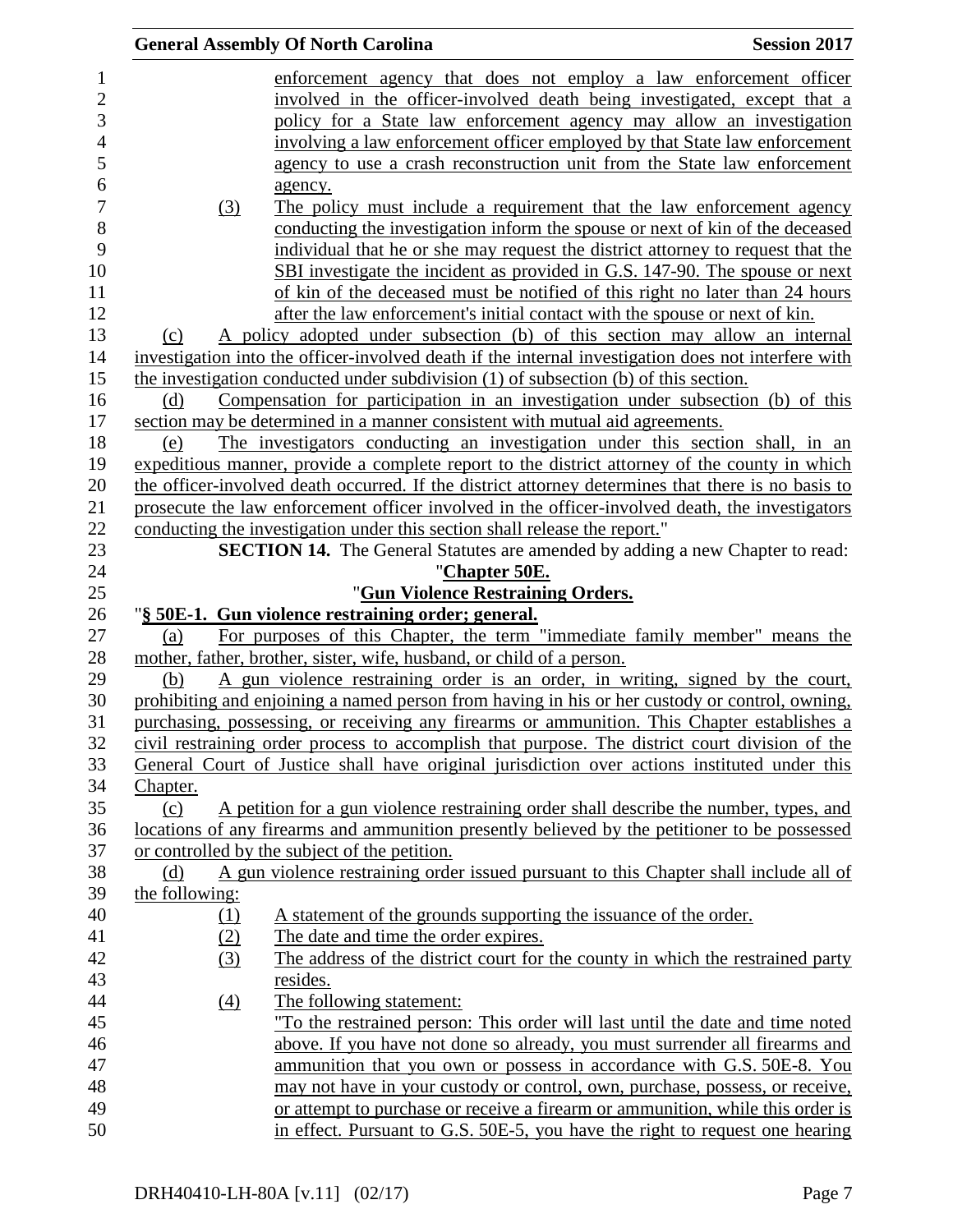| to terminate this order at any time during its effective period. You may seek<br>$\mathbf{1}$<br>$\mathbf{2}$<br>the advice of an attorney as to any matter connected with the order."<br>3<br>When the court issues a gun violence restraining order under this Chapter, the court<br>(e)<br>$\overline{4}$<br>shall inform the restrained person that he or she is entitled to one hearing to request a<br>5<br>termination of the order, pursuant to G.S. 50E-5, and shall provide the restrained person with a<br>6<br>form to request a hearing.<br>$\boldsymbol{7}$<br>A valid gun violence restraining order entered pursuant to this Chapter shall be<br>(f)<br>$\,8\,$<br>enforced by all North Carolina law enforcement agencies without further order of the court.<br>9<br>"§ 50E-2. Gun violence restraining order issued after notice and hearing.<br>10<br>An immediate family member of a person or a law enforcement officer may request<br>(a)<br>that a court, after notice and a hearing, issue a gun violence restraining order enjoining the<br>11<br>12<br>subject of the petition from having in his or her custody or control, owning, purchasing,<br>13<br>possessing, or receiving a firearm or ammunition for a period of one year.<br>In determining whether to issue a gun violence restraining order under this Chapter,<br>14<br>(b)<br>15<br>the court shall consider evidence of all of the facts listed under subdivision (1) of this<br>16<br>subsection and may consider any other evidence of an increased risk for violence, including<br>evidence of any of the facts listed under subdivision (2) of this section. For purposes of this<br>17<br>18<br>subsection, the term "recent" means within the six months prior to the date the petition was<br>19<br>filed.<br>20<br>(1)<br>The court shall consider evidence of all of the following:<br>21<br>A recent threat of violence or act of violence by the subject of the<br>a.<br>22<br>petition directed toward another.<br>23<br>A recent threat of violence or act of violence by the subject of the<br><u>b.</u><br>24<br>petition directed toward himself or herself.<br>25<br>A violation of an emergency protective order issued pursuant to<br>$\underline{c}$ .<br>26<br>Chapter 50B of the General Statutes that is in effect at the time the<br>27<br>court is considering the petition.<br>28<br>A pattern of violent acts or violent threats within the past 12 months,<br><u>d.</u><br>29<br>including, but not limited to, threats of violence or acts of violence<br>30<br>by the subject of the petition directed toward himself, herself, or<br>31<br>another.<br>32<br>(2)<br>The court may consider evidence of any of the following:<br>33<br>The unlawful and reckless use, display, or brandishing of a firearm<br>$\underline{a}$ .<br>34<br>by the subject of the petition.<br>35<br>The history of use, attempted use, or threatened use of physical force<br><u>b.</u><br>36<br>by the subject of the petition against another person.<br>37<br>A prior arrest of the subject of the petition for a felony offense.<br>$\underline{\mathbf{c}}$ .<br>d.<br>A history of a violation by the subject of the petition of an<br>39<br>emergency protective order issued pursuant to Chapter 50B of the<br>40<br>General Statutes.<br>41<br>Documentary evidence, including, but not limited to, police reports<br><u>e.</u><br>42<br>and records of convictions, of either recent criminal offenses by the<br>43<br>subject of the petition that involve controlled substances or alcohol or<br>44<br><u>ongoing</u> abuse of controlled substances or alcohol by the subject of<br>45<br>the petition.<br>46<br><u>f.</u><br>Evidence of recent acquisition of firearms, ammunition, or other<br>47<br>deadly weapons.<br>48<br>At the hearing, the petitioner shall have the burden of proving, by clear and<br>(c)<br>49<br>convincing evidence, that both of the following are true:<br>50<br>The subject of the petition, or a person subject to an ex parte gun violence<br>(1)<br>51 |  |  | <b>General Assembly Of North Carolina</b> | <b>Session 2017</b> |
|-----------------------------------------------------------------------------------------------------------------------------------------------------------------------------------------------------------------------------------------------------------------------------------------------------------------------------------------------------------------------------------------------------------------------------------------------------------------------------------------------------------------------------------------------------------------------------------------------------------------------------------------------------------------------------------------------------------------------------------------------------------------------------------------------------------------------------------------------------------------------------------------------------------------------------------------------------------------------------------------------------------------------------------------------------------------------------------------------------------------------------------------------------------------------------------------------------------------------------------------------------------------------------------------------------------------------------------------------------------------------------------------------------------------------------------------------------------------------------------------------------------------------------------------------------------------------------------------------------------------------------------------------------------------------------------------------------------------------------------------------------------------------------------------------------------------------------------------------------------------------------------------------------------------------------------------------------------------------------------------------------------------------------------------------------------------------------------------------------------------------------------------------------------------------------------------------------------------------------------------------------------------------------------------------------------------------------------------------------------------------------------------------------------------------------------------------------------------------------------------------------------------------------------------------------------------------------------------------------------------------------------------------------------------------------------------------------------------------------------------------------------------------------------------------------------------------------------------------------------------------------------------------------------------------------------------------------------------------------------------------------------------------------------------------------------------------------------------------------------------------------------------------------------------------------------------------------------------------------------------------------------------------------------------------------------------------------------------------------------------------------------------------------------------------------------------------------------------------------------------------------------------------------------------------------------------------------------------------------------------------------------------------------------------------------------------------------------------------------------------------------------------------------------------------------------------------------------------------------------------------------------------------------------------------------------------------------------------------------------------------------------------------------------------------------------------------------------------------------------------|--|--|-------------------------------------------|---------------------|
|                                                                                                                                                                                                                                                                                                                                                                                                                                                                                                                                                                                                                                                                                                                                                                                                                                                                                                                                                                                                                                                                                                                                                                                                                                                                                                                                                                                                                                                                                                                                                                                                                                                                                                                                                                                                                                                                                                                                                                                                                                                                                                                                                                                                                                                                                                                                                                                                                                                                                                                                                                                                                                                                                                                                                                                                                                                                                                                                                                                                                                                                                                                                                                                                                                                                                                                                                                                                                                                                                                                                                                                                                                                                                                                                                                                                                                                                                                                                                                                                                                                                                                                 |  |  |                                           |                     |
| restraining order, as applicable, poses a significant danger of causing                                                                                                                                                                                                                                                                                                                                                                                                                                                                                                                                                                                                                                                                                                                                                                                                                                                                                                                                                                                                                                                                                                                                                                                                                                                                                                                                                                                                                                                                                                                                                                                                                                                                                                                                                                                                                                                                                                                                                                                                                                                                                                                                                                                                                                                                                                                                                                                                                                                                                                                                                                                                                                                                                                                                                                                                                                                                                                                                                                                                                                                                                                                                                                                                                                                                                                                                                                                                                                                                                                                                                                                                                                                                                                                                                                                                                                                                                                                                                                                                                                         |  |  |                                           |                     |
|                                                                                                                                                                                                                                                                                                                                                                                                                                                                                                                                                                                                                                                                                                                                                                                                                                                                                                                                                                                                                                                                                                                                                                                                                                                                                                                                                                                                                                                                                                                                                                                                                                                                                                                                                                                                                                                                                                                                                                                                                                                                                                                                                                                                                                                                                                                                                                                                                                                                                                                                                                                                                                                                                                                                                                                                                                                                                                                                                                                                                                                                                                                                                                                                                                                                                                                                                                                                                                                                                                                                                                                                                                                                                                                                                                                                                                                                                                                                                                                                                                                                                                                 |  |  |                                           |                     |
|                                                                                                                                                                                                                                                                                                                                                                                                                                                                                                                                                                                                                                                                                                                                                                                                                                                                                                                                                                                                                                                                                                                                                                                                                                                                                                                                                                                                                                                                                                                                                                                                                                                                                                                                                                                                                                                                                                                                                                                                                                                                                                                                                                                                                                                                                                                                                                                                                                                                                                                                                                                                                                                                                                                                                                                                                                                                                                                                                                                                                                                                                                                                                                                                                                                                                                                                                                                                                                                                                                                                                                                                                                                                                                                                                                                                                                                                                                                                                                                                                                                                                                                 |  |  |                                           |                     |
|                                                                                                                                                                                                                                                                                                                                                                                                                                                                                                                                                                                                                                                                                                                                                                                                                                                                                                                                                                                                                                                                                                                                                                                                                                                                                                                                                                                                                                                                                                                                                                                                                                                                                                                                                                                                                                                                                                                                                                                                                                                                                                                                                                                                                                                                                                                                                                                                                                                                                                                                                                                                                                                                                                                                                                                                                                                                                                                                                                                                                                                                                                                                                                                                                                                                                                                                                                                                                                                                                                                                                                                                                                                                                                                                                                                                                                                                                                                                                                                                                                                                                                                 |  |  |                                           |                     |
|                                                                                                                                                                                                                                                                                                                                                                                                                                                                                                                                                                                                                                                                                                                                                                                                                                                                                                                                                                                                                                                                                                                                                                                                                                                                                                                                                                                                                                                                                                                                                                                                                                                                                                                                                                                                                                                                                                                                                                                                                                                                                                                                                                                                                                                                                                                                                                                                                                                                                                                                                                                                                                                                                                                                                                                                                                                                                                                                                                                                                                                                                                                                                                                                                                                                                                                                                                                                                                                                                                                                                                                                                                                                                                                                                                                                                                                                                                                                                                                                                                                                                                                 |  |  |                                           |                     |
|                                                                                                                                                                                                                                                                                                                                                                                                                                                                                                                                                                                                                                                                                                                                                                                                                                                                                                                                                                                                                                                                                                                                                                                                                                                                                                                                                                                                                                                                                                                                                                                                                                                                                                                                                                                                                                                                                                                                                                                                                                                                                                                                                                                                                                                                                                                                                                                                                                                                                                                                                                                                                                                                                                                                                                                                                                                                                                                                                                                                                                                                                                                                                                                                                                                                                                                                                                                                                                                                                                                                                                                                                                                                                                                                                                                                                                                                                                                                                                                                                                                                                                                 |  |  |                                           |                     |
|                                                                                                                                                                                                                                                                                                                                                                                                                                                                                                                                                                                                                                                                                                                                                                                                                                                                                                                                                                                                                                                                                                                                                                                                                                                                                                                                                                                                                                                                                                                                                                                                                                                                                                                                                                                                                                                                                                                                                                                                                                                                                                                                                                                                                                                                                                                                                                                                                                                                                                                                                                                                                                                                                                                                                                                                                                                                                                                                                                                                                                                                                                                                                                                                                                                                                                                                                                                                                                                                                                                                                                                                                                                                                                                                                                                                                                                                                                                                                                                                                                                                                                                 |  |  |                                           |                     |
|                                                                                                                                                                                                                                                                                                                                                                                                                                                                                                                                                                                                                                                                                                                                                                                                                                                                                                                                                                                                                                                                                                                                                                                                                                                                                                                                                                                                                                                                                                                                                                                                                                                                                                                                                                                                                                                                                                                                                                                                                                                                                                                                                                                                                                                                                                                                                                                                                                                                                                                                                                                                                                                                                                                                                                                                                                                                                                                                                                                                                                                                                                                                                                                                                                                                                                                                                                                                                                                                                                                                                                                                                                                                                                                                                                                                                                                                                                                                                                                                                                                                                                                 |  |  |                                           |                     |
|                                                                                                                                                                                                                                                                                                                                                                                                                                                                                                                                                                                                                                                                                                                                                                                                                                                                                                                                                                                                                                                                                                                                                                                                                                                                                                                                                                                                                                                                                                                                                                                                                                                                                                                                                                                                                                                                                                                                                                                                                                                                                                                                                                                                                                                                                                                                                                                                                                                                                                                                                                                                                                                                                                                                                                                                                                                                                                                                                                                                                                                                                                                                                                                                                                                                                                                                                                                                                                                                                                                                                                                                                                                                                                                                                                                                                                                                                                                                                                                                                                                                                                                 |  |  |                                           |                     |
|                                                                                                                                                                                                                                                                                                                                                                                                                                                                                                                                                                                                                                                                                                                                                                                                                                                                                                                                                                                                                                                                                                                                                                                                                                                                                                                                                                                                                                                                                                                                                                                                                                                                                                                                                                                                                                                                                                                                                                                                                                                                                                                                                                                                                                                                                                                                                                                                                                                                                                                                                                                                                                                                                                                                                                                                                                                                                                                                                                                                                                                                                                                                                                                                                                                                                                                                                                                                                                                                                                                                                                                                                                                                                                                                                                                                                                                                                                                                                                                                                                                                                                                 |  |  |                                           |                     |
|                                                                                                                                                                                                                                                                                                                                                                                                                                                                                                                                                                                                                                                                                                                                                                                                                                                                                                                                                                                                                                                                                                                                                                                                                                                                                                                                                                                                                                                                                                                                                                                                                                                                                                                                                                                                                                                                                                                                                                                                                                                                                                                                                                                                                                                                                                                                                                                                                                                                                                                                                                                                                                                                                                                                                                                                                                                                                                                                                                                                                                                                                                                                                                                                                                                                                                                                                                                                                                                                                                                                                                                                                                                                                                                                                                                                                                                                                                                                                                                                                                                                                                                 |  |  |                                           |                     |
|                                                                                                                                                                                                                                                                                                                                                                                                                                                                                                                                                                                                                                                                                                                                                                                                                                                                                                                                                                                                                                                                                                                                                                                                                                                                                                                                                                                                                                                                                                                                                                                                                                                                                                                                                                                                                                                                                                                                                                                                                                                                                                                                                                                                                                                                                                                                                                                                                                                                                                                                                                                                                                                                                                                                                                                                                                                                                                                                                                                                                                                                                                                                                                                                                                                                                                                                                                                                                                                                                                                                                                                                                                                                                                                                                                                                                                                                                                                                                                                                                                                                                                                 |  |  |                                           |                     |
|                                                                                                                                                                                                                                                                                                                                                                                                                                                                                                                                                                                                                                                                                                                                                                                                                                                                                                                                                                                                                                                                                                                                                                                                                                                                                                                                                                                                                                                                                                                                                                                                                                                                                                                                                                                                                                                                                                                                                                                                                                                                                                                                                                                                                                                                                                                                                                                                                                                                                                                                                                                                                                                                                                                                                                                                                                                                                                                                                                                                                                                                                                                                                                                                                                                                                                                                                                                                                                                                                                                                                                                                                                                                                                                                                                                                                                                                                                                                                                                                                                                                                                                 |  |  |                                           |                     |
|                                                                                                                                                                                                                                                                                                                                                                                                                                                                                                                                                                                                                                                                                                                                                                                                                                                                                                                                                                                                                                                                                                                                                                                                                                                                                                                                                                                                                                                                                                                                                                                                                                                                                                                                                                                                                                                                                                                                                                                                                                                                                                                                                                                                                                                                                                                                                                                                                                                                                                                                                                                                                                                                                                                                                                                                                                                                                                                                                                                                                                                                                                                                                                                                                                                                                                                                                                                                                                                                                                                                                                                                                                                                                                                                                                                                                                                                                                                                                                                                                                                                                                                 |  |  |                                           |                     |
|                                                                                                                                                                                                                                                                                                                                                                                                                                                                                                                                                                                                                                                                                                                                                                                                                                                                                                                                                                                                                                                                                                                                                                                                                                                                                                                                                                                                                                                                                                                                                                                                                                                                                                                                                                                                                                                                                                                                                                                                                                                                                                                                                                                                                                                                                                                                                                                                                                                                                                                                                                                                                                                                                                                                                                                                                                                                                                                                                                                                                                                                                                                                                                                                                                                                                                                                                                                                                                                                                                                                                                                                                                                                                                                                                                                                                                                                                                                                                                                                                                                                                                                 |  |  |                                           |                     |
|                                                                                                                                                                                                                                                                                                                                                                                                                                                                                                                                                                                                                                                                                                                                                                                                                                                                                                                                                                                                                                                                                                                                                                                                                                                                                                                                                                                                                                                                                                                                                                                                                                                                                                                                                                                                                                                                                                                                                                                                                                                                                                                                                                                                                                                                                                                                                                                                                                                                                                                                                                                                                                                                                                                                                                                                                                                                                                                                                                                                                                                                                                                                                                                                                                                                                                                                                                                                                                                                                                                                                                                                                                                                                                                                                                                                                                                                                                                                                                                                                                                                                                                 |  |  |                                           |                     |
|                                                                                                                                                                                                                                                                                                                                                                                                                                                                                                                                                                                                                                                                                                                                                                                                                                                                                                                                                                                                                                                                                                                                                                                                                                                                                                                                                                                                                                                                                                                                                                                                                                                                                                                                                                                                                                                                                                                                                                                                                                                                                                                                                                                                                                                                                                                                                                                                                                                                                                                                                                                                                                                                                                                                                                                                                                                                                                                                                                                                                                                                                                                                                                                                                                                                                                                                                                                                                                                                                                                                                                                                                                                                                                                                                                                                                                                                                                                                                                                                                                                                                                                 |  |  |                                           |                     |
|                                                                                                                                                                                                                                                                                                                                                                                                                                                                                                                                                                                                                                                                                                                                                                                                                                                                                                                                                                                                                                                                                                                                                                                                                                                                                                                                                                                                                                                                                                                                                                                                                                                                                                                                                                                                                                                                                                                                                                                                                                                                                                                                                                                                                                                                                                                                                                                                                                                                                                                                                                                                                                                                                                                                                                                                                                                                                                                                                                                                                                                                                                                                                                                                                                                                                                                                                                                                                                                                                                                                                                                                                                                                                                                                                                                                                                                                                                                                                                                                                                                                                                                 |  |  |                                           |                     |
|                                                                                                                                                                                                                                                                                                                                                                                                                                                                                                                                                                                                                                                                                                                                                                                                                                                                                                                                                                                                                                                                                                                                                                                                                                                                                                                                                                                                                                                                                                                                                                                                                                                                                                                                                                                                                                                                                                                                                                                                                                                                                                                                                                                                                                                                                                                                                                                                                                                                                                                                                                                                                                                                                                                                                                                                                                                                                                                                                                                                                                                                                                                                                                                                                                                                                                                                                                                                                                                                                                                                                                                                                                                                                                                                                                                                                                                                                                                                                                                                                                                                                                                 |  |  |                                           |                     |
|                                                                                                                                                                                                                                                                                                                                                                                                                                                                                                                                                                                                                                                                                                                                                                                                                                                                                                                                                                                                                                                                                                                                                                                                                                                                                                                                                                                                                                                                                                                                                                                                                                                                                                                                                                                                                                                                                                                                                                                                                                                                                                                                                                                                                                                                                                                                                                                                                                                                                                                                                                                                                                                                                                                                                                                                                                                                                                                                                                                                                                                                                                                                                                                                                                                                                                                                                                                                                                                                                                                                                                                                                                                                                                                                                                                                                                                                                                                                                                                                                                                                                                                 |  |  |                                           |                     |
|                                                                                                                                                                                                                                                                                                                                                                                                                                                                                                                                                                                                                                                                                                                                                                                                                                                                                                                                                                                                                                                                                                                                                                                                                                                                                                                                                                                                                                                                                                                                                                                                                                                                                                                                                                                                                                                                                                                                                                                                                                                                                                                                                                                                                                                                                                                                                                                                                                                                                                                                                                                                                                                                                                                                                                                                                                                                                                                                                                                                                                                                                                                                                                                                                                                                                                                                                                                                                                                                                                                                                                                                                                                                                                                                                                                                                                                                                                                                                                                                                                                                                                                 |  |  |                                           |                     |
|                                                                                                                                                                                                                                                                                                                                                                                                                                                                                                                                                                                                                                                                                                                                                                                                                                                                                                                                                                                                                                                                                                                                                                                                                                                                                                                                                                                                                                                                                                                                                                                                                                                                                                                                                                                                                                                                                                                                                                                                                                                                                                                                                                                                                                                                                                                                                                                                                                                                                                                                                                                                                                                                                                                                                                                                                                                                                                                                                                                                                                                                                                                                                                                                                                                                                                                                                                                                                                                                                                                                                                                                                                                                                                                                                                                                                                                                                                                                                                                                                                                                                                                 |  |  |                                           |                     |
|                                                                                                                                                                                                                                                                                                                                                                                                                                                                                                                                                                                                                                                                                                                                                                                                                                                                                                                                                                                                                                                                                                                                                                                                                                                                                                                                                                                                                                                                                                                                                                                                                                                                                                                                                                                                                                                                                                                                                                                                                                                                                                                                                                                                                                                                                                                                                                                                                                                                                                                                                                                                                                                                                                                                                                                                                                                                                                                                                                                                                                                                                                                                                                                                                                                                                                                                                                                                                                                                                                                                                                                                                                                                                                                                                                                                                                                                                                                                                                                                                                                                                                                 |  |  |                                           |                     |
|                                                                                                                                                                                                                                                                                                                                                                                                                                                                                                                                                                                                                                                                                                                                                                                                                                                                                                                                                                                                                                                                                                                                                                                                                                                                                                                                                                                                                                                                                                                                                                                                                                                                                                                                                                                                                                                                                                                                                                                                                                                                                                                                                                                                                                                                                                                                                                                                                                                                                                                                                                                                                                                                                                                                                                                                                                                                                                                                                                                                                                                                                                                                                                                                                                                                                                                                                                                                                                                                                                                                                                                                                                                                                                                                                                                                                                                                                                                                                                                                                                                                                                                 |  |  |                                           |                     |
|                                                                                                                                                                                                                                                                                                                                                                                                                                                                                                                                                                                                                                                                                                                                                                                                                                                                                                                                                                                                                                                                                                                                                                                                                                                                                                                                                                                                                                                                                                                                                                                                                                                                                                                                                                                                                                                                                                                                                                                                                                                                                                                                                                                                                                                                                                                                                                                                                                                                                                                                                                                                                                                                                                                                                                                                                                                                                                                                                                                                                                                                                                                                                                                                                                                                                                                                                                                                                                                                                                                                                                                                                                                                                                                                                                                                                                                                                                                                                                                                                                                                                                                 |  |  |                                           |                     |
|                                                                                                                                                                                                                                                                                                                                                                                                                                                                                                                                                                                                                                                                                                                                                                                                                                                                                                                                                                                                                                                                                                                                                                                                                                                                                                                                                                                                                                                                                                                                                                                                                                                                                                                                                                                                                                                                                                                                                                                                                                                                                                                                                                                                                                                                                                                                                                                                                                                                                                                                                                                                                                                                                                                                                                                                                                                                                                                                                                                                                                                                                                                                                                                                                                                                                                                                                                                                                                                                                                                                                                                                                                                                                                                                                                                                                                                                                                                                                                                                                                                                                                                 |  |  |                                           |                     |
| 38                                                                                                                                                                                                                                                                                                                                                                                                                                                                                                                                                                                                                                                                                                                                                                                                                                                                                                                                                                                                                                                                                                                                                                                                                                                                                                                                                                                                                                                                                                                                                                                                                                                                                                                                                                                                                                                                                                                                                                                                                                                                                                                                                                                                                                                                                                                                                                                                                                                                                                                                                                                                                                                                                                                                                                                                                                                                                                                                                                                                                                                                                                                                                                                                                                                                                                                                                                                                                                                                                                                                                                                                                                                                                                                                                                                                                                                                                                                                                                                                                                                                                                              |  |  |                                           |                     |
|                                                                                                                                                                                                                                                                                                                                                                                                                                                                                                                                                                                                                                                                                                                                                                                                                                                                                                                                                                                                                                                                                                                                                                                                                                                                                                                                                                                                                                                                                                                                                                                                                                                                                                                                                                                                                                                                                                                                                                                                                                                                                                                                                                                                                                                                                                                                                                                                                                                                                                                                                                                                                                                                                                                                                                                                                                                                                                                                                                                                                                                                                                                                                                                                                                                                                                                                                                                                                                                                                                                                                                                                                                                                                                                                                                                                                                                                                                                                                                                                                                                                                                                 |  |  |                                           |                     |
|                                                                                                                                                                                                                                                                                                                                                                                                                                                                                                                                                                                                                                                                                                                                                                                                                                                                                                                                                                                                                                                                                                                                                                                                                                                                                                                                                                                                                                                                                                                                                                                                                                                                                                                                                                                                                                                                                                                                                                                                                                                                                                                                                                                                                                                                                                                                                                                                                                                                                                                                                                                                                                                                                                                                                                                                                                                                                                                                                                                                                                                                                                                                                                                                                                                                                                                                                                                                                                                                                                                                                                                                                                                                                                                                                                                                                                                                                                                                                                                                                                                                                                                 |  |  |                                           |                     |
|                                                                                                                                                                                                                                                                                                                                                                                                                                                                                                                                                                                                                                                                                                                                                                                                                                                                                                                                                                                                                                                                                                                                                                                                                                                                                                                                                                                                                                                                                                                                                                                                                                                                                                                                                                                                                                                                                                                                                                                                                                                                                                                                                                                                                                                                                                                                                                                                                                                                                                                                                                                                                                                                                                                                                                                                                                                                                                                                                                                                                                                                                                                                                                                                                                                                                                                                                                                                                                                                                                                                                                                                                                                                                                                                                                                                                                                                                                                                                                                                                                                                                                                 |  |  |                                           |                     |
|                                                                                                                                                                                                                                                                                                                                                                                                                                                                                                                                                                                                                                                                                                                                                                                                                                                                                                                                                                                                                                                                                                                                                                                                                                                                                                                                                                                                                                                                                                                                                                                                                                                                                                                                                                                                                                                                                                                                                                                                                                                                                                                                                                                                                                                                                                                                                                                                                                                                                                                                                                                                                                                                                                                                                                                                                                                                                                                                                                                                                                                                                                                                                                                                                                                                                                                                                                                                                                                                                                                                                                                                                                                                                                                                                                                                                                                                                                                                                                                                                                                                                                                 |  |  |                                           |                     |
|                                                                                                                                                                                                                                                                                                                                                                                                                                                                                                                                                                                                                                                                                                                                                                                                                                                                                                                                                                                                                                                                                                                                                                                                                                                                                                                                                                                                                                                                                                                                                                                                                                                                                                                                                                                                                                                                                                                                                                                                                                                                                                                                                                                                                                                                                                                                                                                                                                                                                                                                                                                                                                                                                                                                                                                                                                                                                                                                                                                                                                                                                                                                                                                                                                                                                                                                                                                                                                                                                                                                                                                                                                                                                                                                                                                                                                                                                                                                                                                                                                                                                                                 |  |  |                                           |                     |
|                                                                                                                                                                                                                                                                                                                                                                                                                                                                                                                                                                                                                                                                                                                                                                                                                                                                                                                                                                                                                                                                                                                                                                                                                                                                                                                                                                                                                                                                                                                                                                                                                                                                                                                                                                                                                                                                                                                                                                                                                                                                                                                                                                                                                                                                                                                                                                                                                                                                                                                                                                                                                                                                                                                                                                                                                                                                                                                                                                                                                                                                                                                                                                                                                                                                                                                                                                                                                                                                                                                                                                                                                                                                                                                                                                                                                                                                                                                                                                                                                                                                                                                 |  |  |                                           |                     |
|                                                                                                                                                                                                                                                                                                                                                                                                                                                                                                                                                                                                                                                                                                                                                                                                                                                                                                                                                                                                                                                                                                                                                                                                                                                                                                                                                                                                                                                                                                                                                                                                                                                                                                                                                                                                                                                                                                                                                                                                                                                                                                                                                                                                                                                                                                                                                                                                                                                                                                                                                                                                                                                                                                                                                                                                                                                                                                                                                                                                                                                                                                                                                                                                                                                                                                                                                                                                                                                                                                                                                                                                                                                                                                                                                                                                                                                                                                                                                                                                                                                                                                                 |  |  |                                           |                     |
|                                                                                                                                                                                                                                                                                                                                                                                                                                                                                                                                                                                                                                                                                                                                                                                                                                                                                                                                                                                                                                                                                                                                                                                                                                                                                                                                                                                                                                                                                                                                                                                                                                                                                                                                                                                                                                                                                                                                                                                                                                                                                                                                                                                                                                                                                                                                                                                                                                                                                                                                                                                                                                                                                                                                                                                                                                                                                                                                                                                                                                                                                                                                                                                                                                                                                                                                                                                                                                                                                                                                                                                                                                                                                                                                                                                                                                                                                                                                                                                                                                                                                                                 |  |  |                                           |                     |
|                                                                                                                                                                                                                                                                                                                                                                                                                                                                                                                                                                                                                                                                                                                                                                                                                                                                                                                                                                                                                                                                                                                                                                                                                                                                                                                                                                                                                                                                                                                                                                                                                                                                                                                                                                                                                                                                                                                                                                                                                                                                                                                                                                                                                                                                                                                                                                                                                                                                                                                                                                                                                                                                                                                                                                                                                                                                                                                                                                                                                                                                                                                                                                                                                                                                                                                                                                                                                                                                                                                                                                                                                                                                                                                                                                                                                                                                                                                                                                                                                                                                                                                 |  |  |                                           |                     |
|                                                                                                                                                                                                                                                                                                                                                                                                                                                                                                                                                                                                                                                                                                                                                                                                                                                                                                                                                                                                                                                                                                                                                                                                                                                                                                                                                                                                                                                                                                                                                                                                                                                                                                                                                                                                                                                                                                                                                                                                                                                                                                                                                                                                                                                                                                                                                                                                                                                                                                                                                                                                                                                                                                                                                                                                                                                                                                                                                                                                                                                                                                                                                                                                                                                                                                                                                                                                                                                                                                                                                                                                                                                                                                                                                                                                                                                                                                                                                                                                                                                                                                                 |  |  |                                           |                     |
|                                                                                                                                                                                                                                                                                                                                                                                                                                                                                                                                                                                                                                                                                                                                                                                                                                                                                                                                                                                                                                                                                                                                                                                                                                                                                                                                                                                                                                                                                                                                                                                                                                                                                                                                                                                                                                                                                                                                                                                                                                                                                                                                                                                                                                                                                                                                                                                                                                                                                                                                                                                                                                                                                                                                                                                                                                                                                                                                                                                                                                                                                                                                                                                                                                                                                                                                                                                                                                                                                                                                                                                                                                                                                                                                                                                                                                                                                                                                                                                                                                                                                                                 |  |  |                                           |                     |
|                                                                                                                                                                                                                                                                                                                                                                                                                                                                                                                                                                                                                                                                                                                                                                                                                                                                                                                                                                                                                                                                                                                                                                                                                                                                                                                                                                                                                                                                                                                                                                                                                                                                                                                                                                                                                                                                                                                                                                                                                                                                                                                                                                                                                                                                                                                                                                                                                                                                                                                                                                                                                                                                                                                                                                                                                                                                                                                                                                                                                                                                                                                                                                                                                                                                                                                                                                                                                                                                                                                                                                                                                                                                                                                                                                                                                                                                                                                                                                                                                                                                                                                 |  |  |                                           |                     |
|                                                                                                                                                                                                                                                                                                                                                                                                                                                                                                                                                                                                                                                                                                                                                                                                                                                                                                                                                                                                                                                                                                                                                                                                                                                                                                                                                                                                                                                                                                                                                                                                                                                                                                                                                                                                                                                                                                                                                                                                                                                                                                                                                                                                                                                                                                                                                                                                                                                                                                                                                                                                                                                                                                                                                                                                                                                                                                                                                                                                                                                                                                                                                                                                                                                                                                                                                                                                                                                                                                                                                                                                                                                                                                                                                                                                                                                                                                                                                                                                                                                                                                                 |  |  |                                           |                     |
|                                                                                                                                                                                                                                                                                                                                                                                                                                                                                                                                                                                                                                                                                                                                                                                                                                                                                                                                                                                                                                                                                                                                                                                                                                                                                                                                                                                                                                                                                                                                                                                                                                                                                                                                                                                                                                                                                                                                                                                                                                                                                                                                                                                                                                                                                                                                                                                                                                                                                                                                                                                                                                                                                                                                                                                                                                                                                                                                                                                                                                                                                                                                                                                                                                                                                                                                                                                                                                                                                                                                                                                                                                                                                                                                                                                                                                                                                                                                                                                                                                                                                                                 |  |  |                                           |                     |
|                                                                                                                                                                                                                                                                                                                                                                                                                                                                                                                                                                                                                                                                                                                                                                                                                                                                                                                                                                                                                                                                                                                                                                                                                                                                                                                                                                                                                                                                                                                                                                                                                                                                                                                                                                                                                                                                                                                                                                                                                                                                                                                                                                                                                                                                                                                                                                                                                                                                                                                                                                                                                                                                                                                                                                                                                                                                                                                                                                                                                                                                                                                                                                                                                                                                                                                                                                                                                                                                                                                                                                                                                                                                                                                                                                                                                                                                                                                                                                                                                                                                                                                 |  |  |                                           |                     |
|                                                                                                                                                                                                                                                                                                                                                                                                                                                                                                                                                                                                                                                                                                                                                                                                                                                                                                                                                                                                                                                                                                                                                                                                                                                                                                                                                                                                                                                                                                                                                                                                                                                                                                                                                                                                                                                                                                                                                                                                                                                                                                                                                                                                                                                                                                                                                                                                                                                                                                                                                                                                                                                                                                                                                                                                                                                                                                                                                                                                                                                                                                                                                                                                                                                                                                                                                                                                                                                                                                                                                                                                                                                                                                                                                                                                                                                                                                                                                                                                                                                                                                                 |  |  |                                           |                     |
|                                                                                                                                                                                                                                                                                                                                                                                                                                                                                                                                                                                                                                                                                                                                                                                                                                                                                                                                                                                                                                                                                                                                                                                                                                                                                                                                                                                                                                                                                                                                                                                                                                                                                                                                                                                                                                                                                                                                                                                                                                                                                                                                                                                                                                                                                                                                                                                                                                                                                                                                                                                                                                                                                                                                                                                                                                                                                                                                                                                                                                                                                                                                                                                                                                                                                                                                                                                                                                                                                                                                                                                                                                                                                                                                                                                                                                                                                                                                                                                                                                                                                                                 |  |  |                                           |                     |
|                                                                                                                                                                                                                                                                                                                                                                                                                                                                                                                                                                                                                                                                                                                                                                                                                                                                                                                                                                                                                                                                                                                                                                                                                                                                                                                                                                                                                                                                                                                                                                                                                                                                                                                                                                                                                                                                                                                                                                                                                                                                                                                                                                                                                                                                                                                                                                                                                                                                                                                                                                                                                                                                                                                                                                                                                                                                                                                                                                                                                                                                                                                                                                                                                                                                                                                                                                                                                                                                                                                                                                                                                                                                                                                                                                                                                                                                                                                                                                                                                                                                                                                 |  |  |                                           |                     |
|                                                                                                                                                                                                                                                                                                                                                                                                                                                                                                                                                                                                                                                                                                                                                                                                                                                                                                                                                                                                                                                                                                                                                                                                                                                                                                                                                                                                                                                                                                                                                                                                                                                                                                                                                                                                                                                                                                                                                                                                                                                                                                                                                                                                                                                                                                                                                                                                                                                                                                                                                                                                                                                                                                                                                                                                                                                                                                                                                                                                                                                                                                                                                                                                                                                                                                                                                                                                                                                                                                                                                                                                                                                                                                                                                                                                                                                                                                                                                                                                                                                                                                                 |  |  |                                           |                     |
|                                                                                                                                                                                                                                                                                                                                                                                                                                                                                                                                                                                                                                                                                                                                                                                                                                                                                                                                                                                                                                                                                                                                                                                                                                                                                                                                                                                                                                                                                                                                                                                                                                                                                                                                                                                                                                                                                                                                                                                                                                                                                                                                                                                                                                                                                                                                                                                                                                                                                                                                                                                                                                                                                                                                                                                                                                                                                                                                                                                                                                                                                                                                                                                                                                                                                                                                                                                                                                                                                                                                                                                                                                                                                                                                                                                                                                                                                                                                                                                                                                                                                                                 |  |  |                                           |                     |
|                                                                                                                                                                                                                                                                                                                                                                                                                                                                                                                                                                                                                                                                                                                                                                                                                                                                                                                                                                                                                                                                                                                                                                                                                                                                                                                                                                                                                                                                                                                                                                                                                                                                                                                                                                                                                                                                                                                                                                                                                                                                                                                                                                                                                                                                                                                                                                                                                                                                                                                                                                                                                                                                                                                                                                                                                                                                                                                                                                                                                                                                                                                                                                                                                                                                                                                                                                                                                                                                                                                                                                                                                                                                                                                                                                                                                                                                                                                                                                                                                                                                                                                 |  |  |                                           |                     |
|                                                                                                                                                                                                                                                                                                                                                                                                                                                                                                                                                                                                                                                                                                                                                                                                                                                                                                                                                                                                                                                                                                                                                                                                                                                                                                                                                                                                                                                                                                                                                                                                                                                                                                                                                                                                                                                                                                                                                                                                                                                                                                                                                                                                                                                                                                                                                                                                                                                                                                                                                                                                                                                                                                                                                                                                                                                                                                                                                                                                                                                                                                                                                                                                                                                                                                                                                                                                                                                                                                                                                                                                                                                                                                                                                                                                                                                                                                                                                                                                                                                                                                                 |  |  |                                           |                     |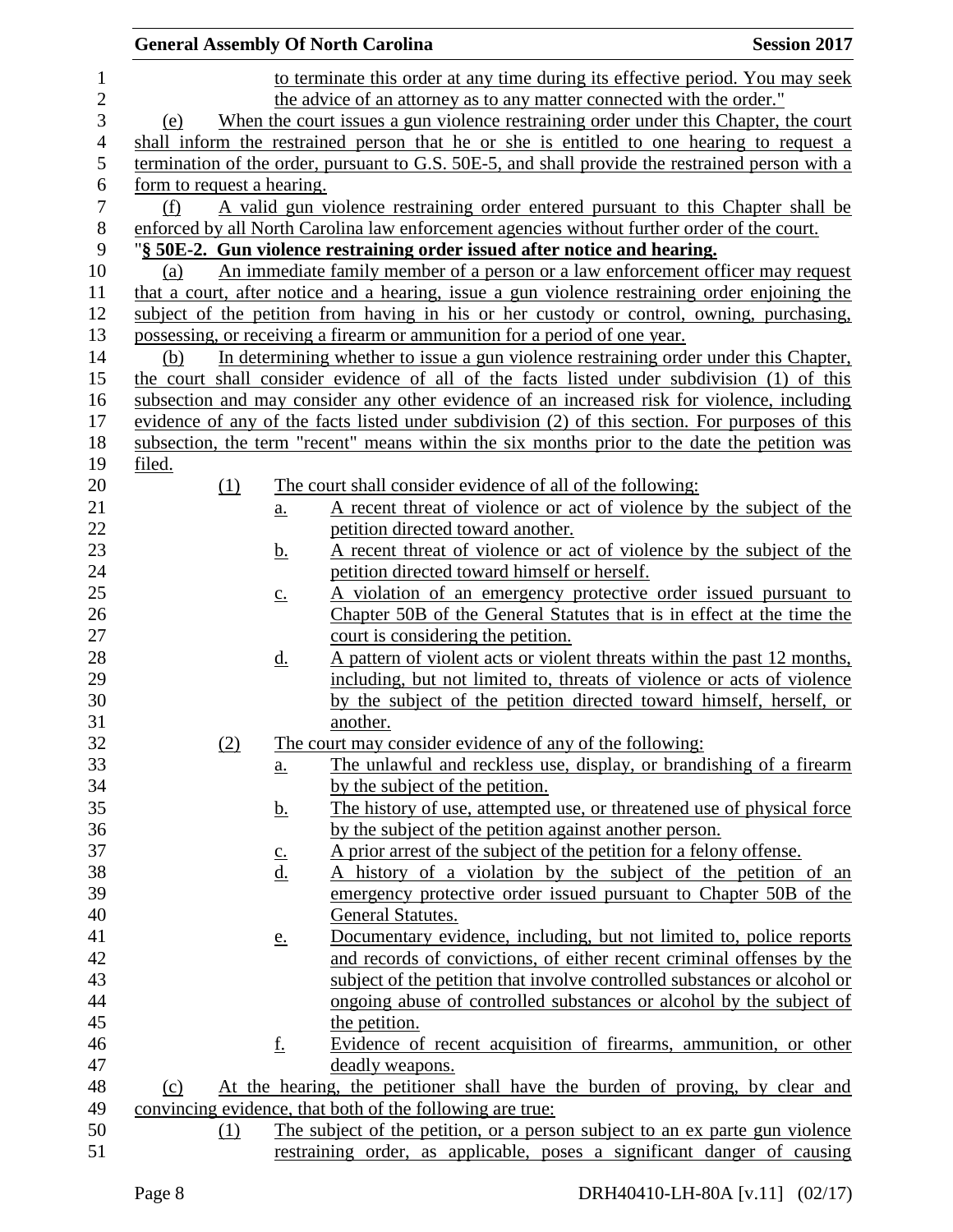|                |                                 | <b>General Assembly Of North Carolina</b>                                                                                                        | <b>Session 2017</b> |
|----------------|---------------------------------|--------------------------------------------------------------------------------------------------------------------------------------------------|---------------------|
|                |                                 | personal injury to himself, herself, or another by having in his or her custody                                                                  |                     |
| $\overline{c}$ |                                 | or control, owning, purchasing, possessing, or receiving a firearm or                                                                            |                     |
| 3              |                                 | ammunition.                                                                                                                                      |                     |
|                | (2)                             | A gun violence restraining order is necessary to prevent personal injury to                                                                      |                     |
|                |                                 | the subject of the petition, or the person subject to an ex parte gun violence                                                                   |                     |
| 6              |                                 | restraining order, as applicable, or another because less restrictive                                                                            |                     |
|                |                                 | alternatives either have been tried and found to be ineffective, or are                                                                          |                     |
| 8              |                                 | inadequate or inappropriate for the circumstances of the subject of the                                                                          |                     |
|                |                                 | petition, or the person subject to an ex parte gun violence restraining order,                                                                   |                     |
|                |                                 | as applicable.                                                                                                                                   |                     |
|                | (d)                             | If the court finds that there is clear and convincing evidence to issue a gun violence                                                           |                     |
|                |                                 | restraining order, the court shall issue a gun violence restraining order that prohibits the subject                                             |                     |
|                |                                 | of the petition from having in his or her custody or control, owning, purchasing, possessing, or                                                 |                     |
|                |                                 | receiving, or attempting to purchase or receive, a firearm or ammunition.                                                                        |                     |
|                |                                 | If the court finds that there is not clear and convincing evidence to support the issuance of a                                                  |                     |
|                |                                 | gun violence restraining order, the court shall dissolve any temporary emergency or ex parte                                                     |                     |
|                |                                 | gun violence restraining order then in effect.                                                                                                   |                     |
|                | (e)                             | A gun violence restraining order issued under this Chapter has a duration of one                                                                 |                     |
|                |                                 | year, subject to termination by further order of the court at a hearing held pursuant to                                                         |                     |
|                |                                 | G.S. 50E-5 and renewal by further order of the court pursuant to G.S. 50E-6.                                                                     |                     |
|                |                                 | "§ 50E-3. Temporary emergency gun violence restraining order.                                                                                    |                     |
|                | (a)                             | A temporary emergency gun violence restraining order may be issued on an ex parte                                                                |                     |
|                |                                 | basis only if a law enforcement officer asserts, and a judicial officer finds, that there is                                                     |                     |
|                |                                 | reasonable cause to believe both of the following:                                                                                               |                     |
|                | (1)                             | The subject of the petition poses an immediate and present danger of causing                                                                     |                     |
|                |                                 | personal injury to himself, herself, or another by having in his or her custody                                                                  |                     |
|                |                                 | or control, owning, purchasing, possessing, or receiving a firearm.                                                                              |                     |
|                | (2)                             | A temporary emergency gun violence restraining order is necessary to                                                                             |                     |
|                |                                 | prevent personal injury to the subject of the petition or another because less                                                                   |                     |
|                |                                 | restrictive alternatives either have been tried and found to be ineffective or                                                                   |                     |
|                |                                 | have been determined to be inadequate or inappropriate for the                                                                                   |                     |
|                |                                 | circumstances of the subject of the petition.                                                                                                    |                     |
|                | (b)                             | A temporary emergency gun violence restraining order issued pursuant to this                                                                     |                     |
|                |                                 | Chapter shall expire 21 days from the date the order is issued.                                                                                  |                     |
|                | (c)                             | A temporary emergency gun violence restraining order is valid only if it is issued by                                                            |                     |
|                |                                 | a judicial officer after making the findings required by subsection (a) of this section and                                                      |                     |
|                |                                 | pursuant to a specific request by a law enforcement officer.                                                                                     |                     |
|                | (d)                             | Except as provided in this subsection, the petition for a temporary emergency gun                                                                |                     |
|                |                                 | violence restraining order shall be obtained by submitting a written petition to the court. If time                                              |                     |
|                |                                 | and circumstances do not permit the submission of a written petition, a temporary emergency                                                      |                     |
|                | an oral search warrant.         | gun violence restraining order may be issued in accordance with the procedures for obtaining                                                     |                     |
|                | (e)                             |                                                                                                                                                  |                     |
|                |                                 | A temporary emergency gun violence restraining order issued under this Chapter<br>shall include all of the information set out in G.S. 50E-1(d). |                     |
|                |                                 | "§ 50E-4. Ex parte gun violence restraining order.                                                                                               |                     |
|                | (a)                             | An immediate family member of a person or a law enforcement officer may file a                                                                   |                     |
|                |                                 | petition requesting that the court issue an ex parte gun violence restraining order.                                                             |                     |
|                | (b)                             | A court may issue an ex parte gun violence restraining order if the petition,                                                                    |                     |
|                |                                 | supported by an affidavit made in writing and signed by the petitioner under oath, and any                                                       |                     |
|                |                                 | additional information provided to the court shows that there is a substantial likelihood that                                                   |                     |
|                | both of the following are true: |                                                                                                                                                  |                     |
|                |                                 |                                                                                                                                                  |                     |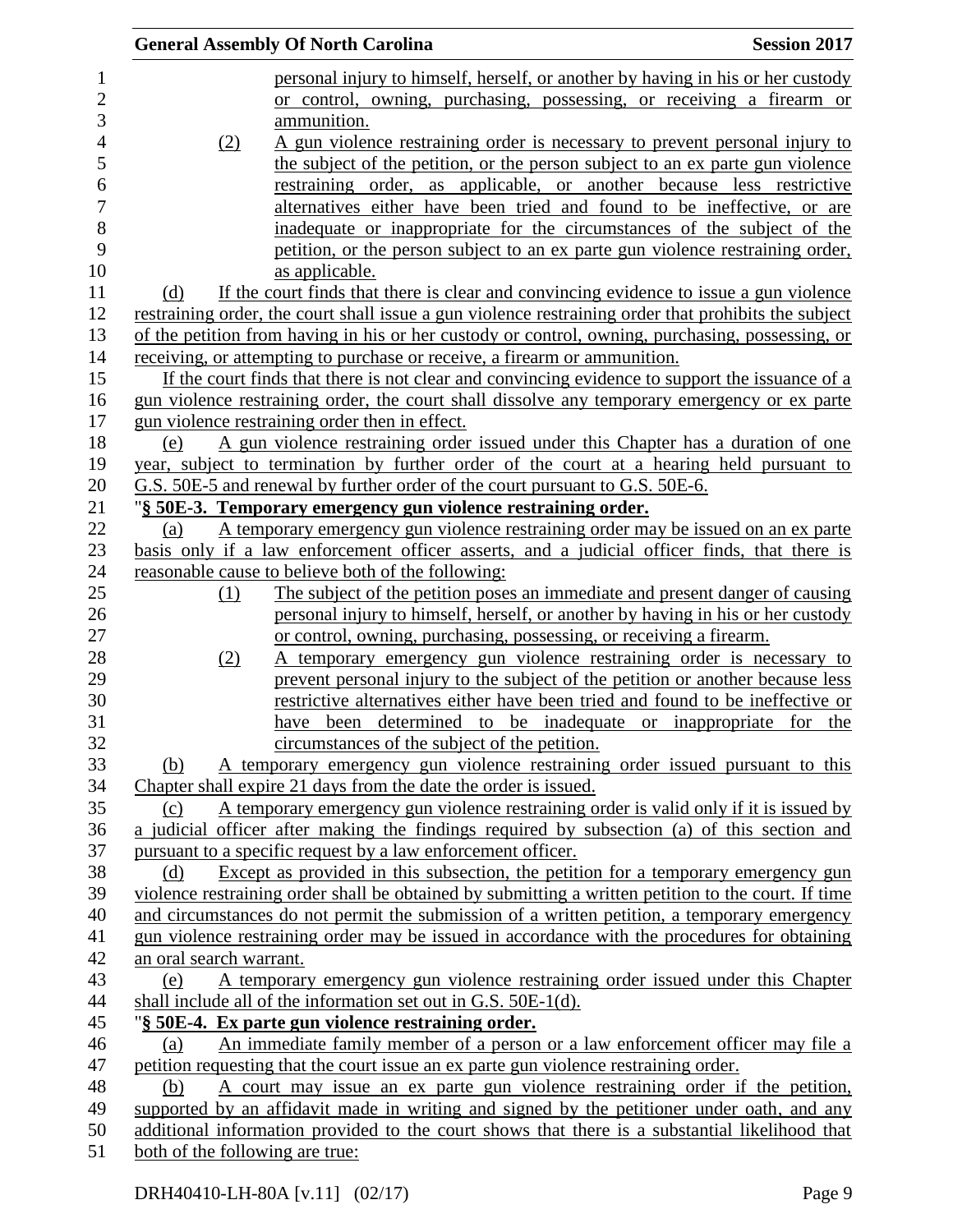|                      | <b>General Assembly Of North Carolina</b>                                                           | <b>Session 2017</b> |
|----------------------|-----------------------------------------------------------------------------------------------------|---------------------|
| (1)                  | The subject of the petition poses a significant danger, in the near future, of                      |                     |
|                      | causing personal injury to himself, herself, or another by having in his or her                     |                     |
|                      | custody or control, owning, purchasing, possessing, or receiving a firearm as                       |                     |
|                      | determined by considering the factors listed in G.S. 50E-2(b).                                      |                     |
| (2)                  | An ex parte gun violence restraining order is necessary to prevent personal                         |                     |
|                      | injury to the subject of the petition or another because less restrictive                           |                     |
|                      | alternatives either have been tried and found to be ineffective or are                              |                     |
|                      | inadequate or inappropriate for the circumstances of the subject of the                             |                     |
|                      | petition.                                                                                           |                     |
| (c)                  | An affidavit supporting a petition for the issuance of an ex parte gun violence                     |                     |
|                      | restraining order shall set forth the facts tending to establish the grounds of the petition or the |                     |
|                      | reason for believing that they exist.                                                               |                     |
| (d)                  | An ex parte order under this Chapter shall be issued or denied on the same day that                 |                     |
|                      | the petition is submitted to the court, unless the petition is filed too late in the day to permit  |                     |
|                      | effective review, in which case the order shall be issued or denied on the next day of judicial     |                     |
|                      | business in sufficient time for the order to be filed that day with the clerk of the court.         |                     |
|                      | "§ 50E-5. Petition to terminate gun violence restraining order.                                     |                     |
| (a)                  | A person subject to a gun violence restraining order issued under this Chapter may                  |                     |
|                      | submit one written request at any time during the effective period of the order for a hearing to    |                     |
| terminate the order. |                                                                                                     |                     |
| (b)                  | If the court finds after the hearing that there is no longer clear and convincing                   |                     |
|                      | evidence to believe that the provisions of G.S. $50E-2(c)$ are true, the court shall terminate the  |                     |
| order.               |                                                                                                     |                     |
|                      | "§ 50E-6. Petition for renewal of gun violence restraining order.                                   |                     |
| (a)                  | An immediate family member of a restrained person or a law enforcement officer                      |                     |
|                      | may request a renewal of a gun violence restraining order at any time within the three months       |                     |
|                      | before the expiration of a gun violence restraining order.                                          |                     |
| (b)                  | A court may, after notice and a hearing, renew a gun violence restraining order                     |                     |
|                      | issued under this Chapter if the petitioner proves, by clear and convincing evidence, that the      |                     |
|                      | provisions of G.S. $50E-2(c)$ continue to be true.                                                  |                     |
| (c)                  | In determining whether to renew a gun violence restraining order issued under this                  |                     |
|                      | Chapter, the court shall consider evidence of the facts identified in G.S. $50E-2(b)(1)$ and any    |                     |
|                      | other evidence of an increased risk for violence, including, but not limited to, evidence of any    |                     |
|                      | of the facts identified in G.S. $50E-2(b)(2)$ .                                                     |                     |
| (d)                  | At the hearing, the petitioner shall have the burden of proving, by clear and                       |                     |
|                      | convincing evidence, that the provisions of G.S. $50E-2(c)$ are true.                               |                     |
| (e)                  | If the renewal petition is supported by clear and convincing evidence, the court shall              |                     |
|                      | renew the gun violence restraining order issued under this Chapter.                                 |                     |
| (f)                  | The renewal of a gun violence restraining order issued pursuant to this section shall               |                     |
|                      | have a duration of one year, subject to termination by further order of the court at a hearing      |                     |
|                      | held pursuant to G.S. 50E-5 and further renewal by further order of the court pursuant to this      |                     |
| section.             |                                                                                                     |                     |
| (g)                  | A gun violence restraining order renewed pursuant to this section shall include the                 |                     |
|                      | information identified in G.S. 50E-1(d).                                                            |                     |
|                      | "§ 50E-7. Notice that order has been entered.                                                       |                     |
|                      | A copy of any order entered and filed under this Chapter shall be issued to each party. Law         |                     |
|                      | enforcement agencies shall accept receipt of copies of the order issued by the clerk of court by    |                     |
|                      | electronic or facsimile transmission for service on the subject of the petition. In addition, a     |                     |
|                      | copy of the order shall be issued promptly to and retained by the police department of the city     |                     |
|                      | of the restrained person's residence. If the subject of the petition does not reside in a city or   |                     |
|                      | resides in a city with no police department, copies shall be issued promptly to and retained by     |                     |